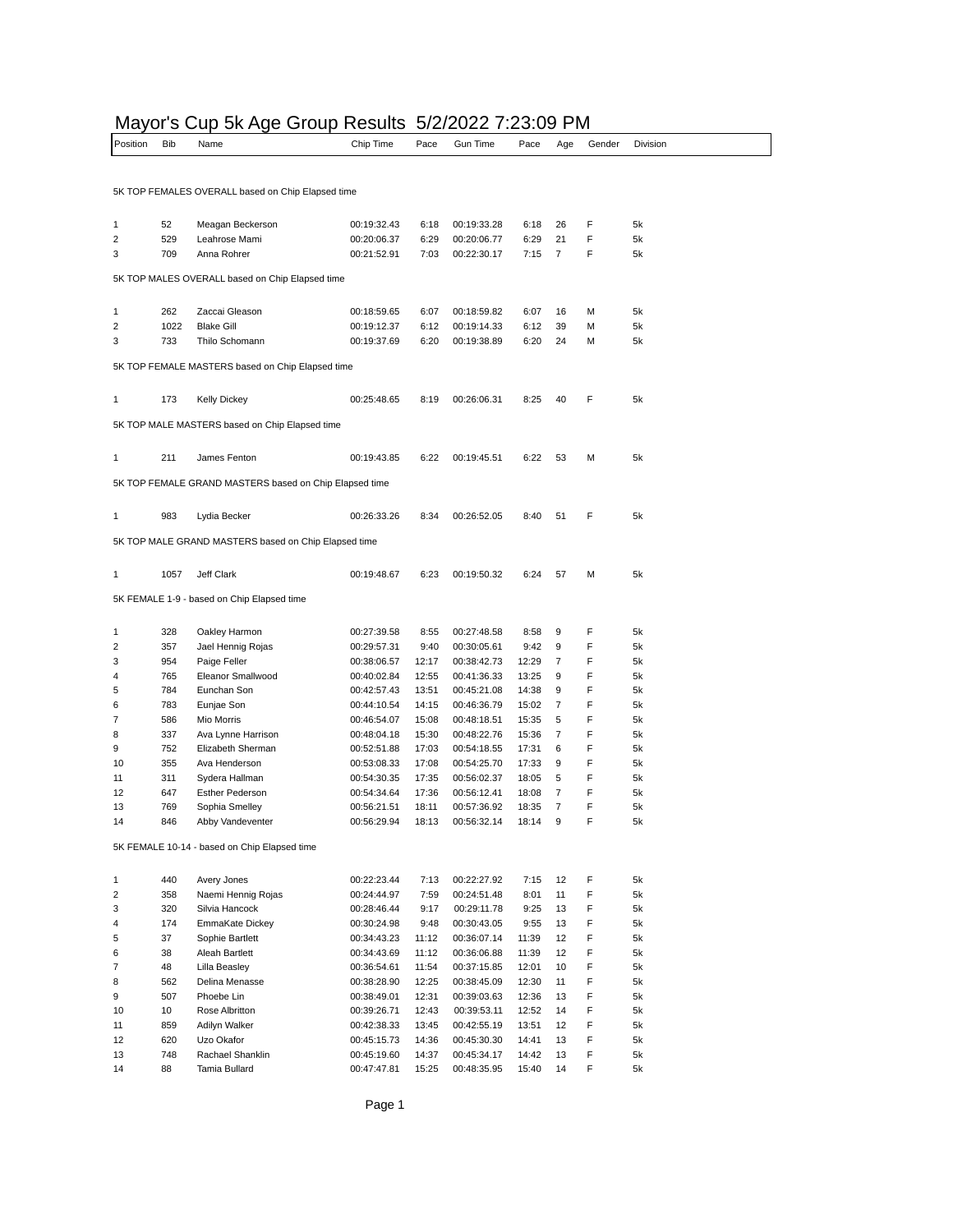## Mayor's Cup 5k Age Group Results 5/2/2022 7:23:16 PM

|          |            | .                                            |             |       |             |       |     |        |          |
|----------|------------|----------------------------------------------|-------------|-------|-------------|-------|-----|--------|----------|
| Position | <b>Bib</b> | Name                                         | Chip Time   | Pace  | Gun Time    | Pace  | Age | Gender | Division |
|          | 280        |                                              |             |       |             |       | 13  | F      | 5k       |
| 15       |            | Dani Jo Gray                                 | 00:51:12.11 | 16:31 | 00:51:33.53 | 16:38 |     | F      |          |
| 16       | 726        | Mia Sanford                                  | 00:52:04.59 | 16:48 | 00:52:04.59 | 16:48 | 10  |        | 5k       |
| 17       | 692        | <b>Addison Rice</b>                          | 00:55:56.29 | 18:03 | 00:56:47.25 | 18:19 | 10  | F      | 5k       |
| 18       | 730        | katya sazanova                               | 00:56:16.58 | 18:09 | 00:56:46.51 | 18:19 | 14  | F      | 5k       |
| 19       | 829        | Ferrin Thorne                                | 00:56:18.33 | 18:10 | 00:56:46.83 | 18:19 | 14  | F      | 5k       |
| 20       | 945        | <b>Emery Vandeventer</b>                     | 00:56:37.04 | 18:16 | 00:56:38.97 | 18:16 | 12  | F      | 5k       |
| 21       | 698        | Lana Riter                                   | 00:57:26.83 | 18:32 | 00:58:33.27 | 18:53 | 13  | F      | 5k       |
| 22       | 975        | Crystiana Williams                           | 00:59:33.27 | 19:13 | 01:01:03.16 | 19:42 | 14  | F      | 5k       |
| 23       | 490        | Kinlee Lawson                                | 01:00:34.07 | 19:32 | 01:01:30.91 | 19:50 | 14  | F      | 5k       |
| 24       | 587        | <b>Marley Morris</b>                         | 01:08:04.68 | 21:57 | 01:09:29.50 | 22:25 | 10  | F      | 5k       |
|          |            | 5K FEMALE 15-19 - based on Chip Elapsed time |             |       |             |       |     |        |          |
| 1        | 855        | Mary Wade                                    | 00:27:07.55 | 8:45  | 00:27:11.88 | 8:46  | 16  | F      | 5k       |
| 2        | 112        | Dominique Castro                             | 00:31:42.34 | 10:14 | 00:31:54.20 | 10:17 | 19  | F      | 5k       |
| 3        | 886        | <b>HALEY WETZEL</b>                          | 00:36:03.12 | 11:38 | 00:36:13.93 | 11:41 | 19  | F      | 5k       |
| 4        | 422        | Allison Jackson                              | 00:37:04.61 | 11:57 | 00:37:07.23 | 11:58 | 18  | F      | 5k       |
| 5        | 97         | Kensley Burroughs                            | 00:44:28.16 | 14:21 | 00:45:38.95 | 14:43 | 18  | F      | 5k       |
| 6        | 77         | Kendal Brakefield                            | 00:46:07.73 | 14:53 | 00:47:45.47 | 15:24 | 17  | F      | 5k       |
| 7        | 274        | <b>Tucker Gosa</b>                           | 00:49:12.74 | 15:52 | 00:49:57.02 | 16:07 | 17  | F      | 5k       |
| 8        | 877        | Sydnee Watson                                | 00:49:18.91 | 15:54 | 00:49:51.20 | 16:05 | 17  | F      | 5k       |
| 9        | 521        | <b>Taylor Maddox</b>                         | 00:49:30.46 | 15:58 | 00:50:27.96 | 16:16 | 19  | F      | 5k       |
| 10       | 946        | Mo Edwards                                   | 00:49:57.31 | 16:07 | 00:50:35.05 | 16:19 | 18  | F      | 5k       |
| 11       | 966        | <b>Trinity Hubbard</b>                       | 00:51:08.25 | 16:30 | 00:51:49.41 | 16:43 | 18  | F      | 5k       |
| 12       | 76         | Cami Brakefield                              | 00:56:49.57 | 18:20 | 00:58:34.51 | 18:54 | 17  | F      | 5k       |
| 13       | 75         | Kelsey Brakefield                            | 00:59:13.08 | 19:06 | 01:00:50.42 | 19:37 | 15  | F      | 5k       |
|          |            |                                              |             |       |             |       |     |        |          |
|          |            | 5K FEMALE 20-24 - based on Chip Elapsed time |             |       |             |       |     |        |          |
| 1        | 162        | Darcy Davis                                  | 00:25:23.66 | 8:11  | 00:25:23.66 | 8:11  | 20  | F      | 5k       |
| 2        | 996        | Jillian Munoz                                | 00:25:57.16 | 8:22  | 00:26:16.40 | 8:28  | 20  | F      | 5k       |
| 3        | 425        | Laura Jacobsen                               | 00:26:55.48 | 8:41  | 00:26:57.45 | 8:42  | 22  | F      | 5k       |
| 4        | 1016       | Cayla Gilliland                              | 00:27:05.58 | 8:44  | 00:27:28.43 | 8:52  | 22  | F      | 5k       |
| 5        | 476        | Anne-Sophie Kresser                          | 00:27:41.38 | 8:56  | 00:27:43.31 | 8:56  | 20  | F      | 5k       |
| 6        | 666        | <b>Emily Pierce</b>                          | 00:29:23.03 | 9:29  | 00:29:26.39 | 9:30  | 22  | F      | 5k       |
| 7        | 80         | Annika Brecht                                | 00:29:38.57 | 9:34  | 00:29:46.79 | 9:36  | 22  | F      | 5k       |
| 8        | 488        | Corinna Latzko                               | 00:29:38.72 | 9:34  | 00:29:46.78 | 9:36  | 23  | F      | 5k       |
| 9        | 528        | <b>Bethany Mallette</b>                      | 00:29:51.54 | 9:38  | 00:29:57.21 | 9:40  | 21  | F      | 5k       |
| 10       | 988        | Emma Moore                                   | 00:29:52.30 | 9:38  | 00:30:39.95 | 9:53  | 20  | F      | 5k       |
| 11       | 226        | <b>Brianna Fuchs</b>                         | 00:30:30.80 | 9:50  | 00:30:44.46 | 9:55  | 23  | F      | 5k       |
| 12       | 125        | Pratiksha Chaudhari                          | 00:32:45.03 | 10:34 | 00:32:56.03 | 10:37 | 24  | F      | 5k       |
| 13       | 798        | Jessica Stephans                             | 00:32:46.66 | 10:34 | 00:33:05.53 | 10:40 | 21  | F      | 5k       |
| 14       | 51         | Allie Becker                                 | 00:32:51.78 | 10:36 | 00:32:51.78 | 10:36 | 21  | F      | 5k       |
| 15       | 822        | Olivia Ann Thomas                            | 00:33:07.80 | 10:41 | 00:33:35.64 | 10:50 | 20  | F      | 5k       |
| 16       | 994        | Nina Bauer                                   | 00:33:09.56 | 10:42 | 00:33:16.65 | 10:44 | 21  | F      | 5k       |
| 17       | 680        | ABBEY RAY                                    | 00:33:18.92 | 10:45 | 00:33:50.45 | 10:55 | 20  | F      | 5k       |
|          |            |                                              |             |       |             |       |     | F      |          |
| 18       | 251        | <b>Caitlin Giles</b>                         | 00:33:30.89 | 10:48 | 00:33:52.92 | 10:55 | 24  |        | 5k       |
| 19       | 267        | Abbigail Gober                               | 00:33:35.80 | 10:50 | 00:33:58.59 | 10:57 | 23  | F      | 5k       |
| 20       | 616        | Ryleigh Oas                                  | 00:33:37.75 | 10:51 | 00:33:48.55 | 10:54 | 22  | F      | 5k       |
| 21       | 669        | Brianna Pniak                                | 00:33:38.04 | 10:51 | 00:33:48.61 | 10:54 | 22  | F      | 5k       |
| 22       | 1054       | Allison Wass                                 | 00:36:15.55 | 11:42 | 00:36:25.57 | 11:45 | 20  | F      | 5k       |
| 23       | 499        | Julia Leskow                                 | 00:36:27.04 | 11:45 | 00:36:40.39 | 11:50 | 20  | F      | 5k       |
| 24       | 220        | <b>BAILEY FOSTER</b>                         | 00:38:26.27 | 12:24 | 00:38:54.09 | 12:33 | 21  | F      | 5k       |
| 25       | 1002       | Avery Driver                                 | 00:38:35.25 | 12:27 | 00:38:41.61 | 12:29 | 21  | F      | 5k       |
| 26       | 661        | <b>Brooke Perrigin</b>                       | 00:40:11.33 | 12:58 | 00:40:55.80 | 13:12 | 22  | F      | 5k       |
| 27       | 530        | Megan Manbeck                                | 00:40:28.71 | 13:03 | 00:40:59.05 | 13:13 | 24  | F      | 5k       |
| 28       | 820        | Sandhiya Thiagarajan                         | 00:42:09.37 | 13:36 | 00:43:49.46 | 14:08 | 24  | F      | 5k       |
| 29       | 573        | <b>Grace Mitchell</b>                        | 00:44:17.26 | 14:17 | 00:45:00.43 | 14:31 | 24  | F      | 5k       |
| 30       | 56         | Savannah Bernal                              | 00:47:34.30 | 15:21 | 00:48:16.98 | 15:34 | 22  | F      | 5k       |
| 31       | 394        | Lydia Martel                                 | 00:47:45.48 | 15:24 | 00:48:43.97 | 15:43 | 23  | F      | 5k       |
| 32       | 604        | <b>Brysen Nelson</b>                         | 00:50:41.48 | 16:21 | 00:51:45.25 | 16:42 | 21  | F      | 5k       |
| 33       | 480        | Caitlin LaGrone                              | 00:51:14.74 | 16:32 | 00:51:18.73 | 16:33 | 22  | F      | 5k       |
| 34       | 365        | Hope Highfield                               | 00:51:15.80 | 16:32 | 00:51:19.78 | 16:33 | 22  | F      | 5k       |
|          |            |                                              |             |       |             |       |     |        |          |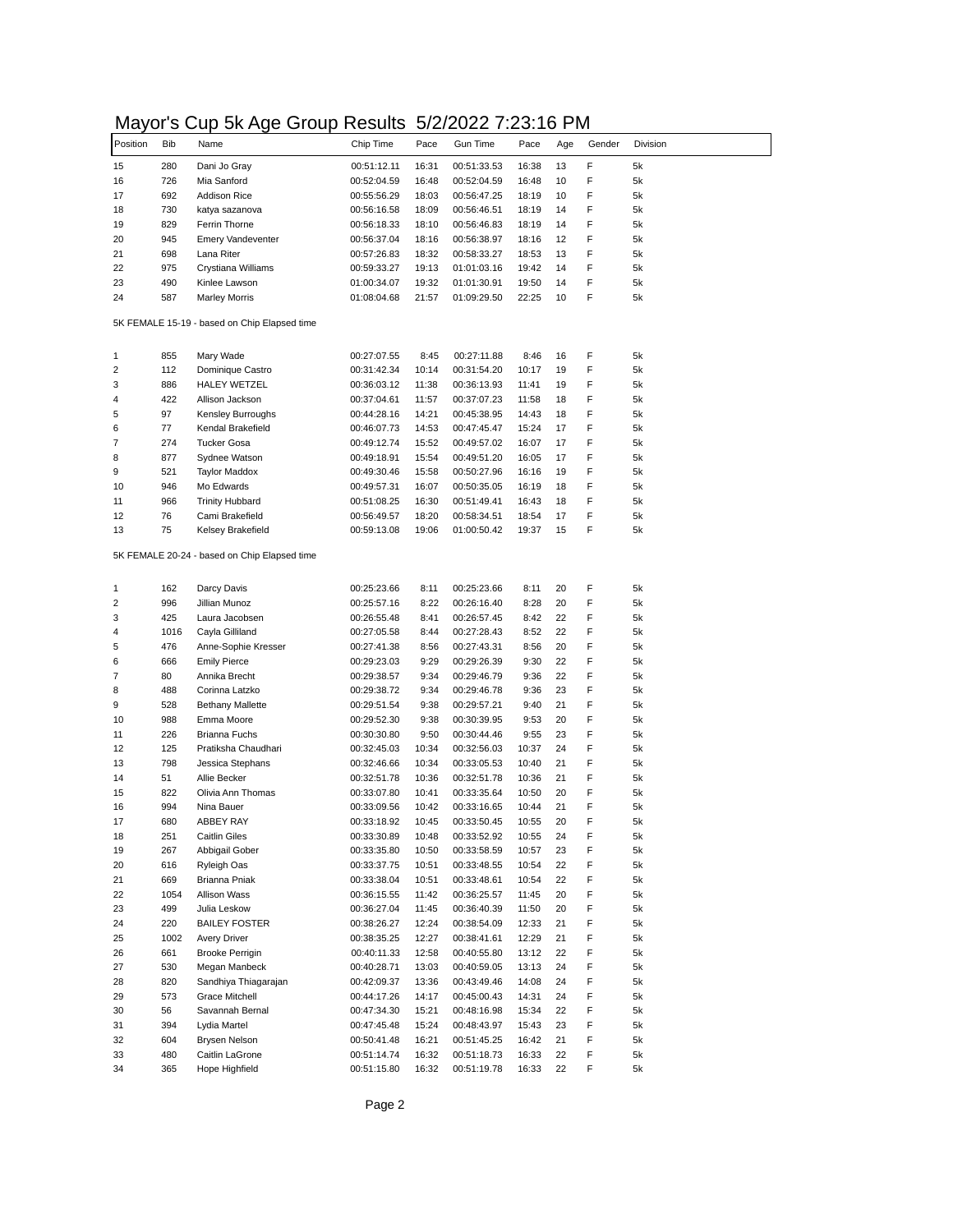## Mayor's Cup 5k Age Group Results 5/2/2022 7:23:23 PM

| . c. y<br>Position | Bib  | טי יי<br>Name                                | Chip Time   | Pace  | <b>Gun Time</b> | Pace  | Age | Gender | Division |
|--------------------|------|----------------------------------------------|-------------|-------|-----------------|-------|-----|--------|----------|
| 35                 | 436  | Jada Jones                                   | 00:52:15.68 | 16:51 | 00:55:10.59     | 17:48 | 22  | F      | 5k       |
| 36                 | 876  | <b>Taylor Watkins</b>                        | 00:54:23.77 | 17:33 | 00:54:51.85     | 17:42 | 23  | F      | 5k       |
|                    | 959  | Haley Schryer                                | 00:56:00.49 | 18:04 | 01:00:01.63     | 19:22 | 24  | F      | 5k       |
|                    | 474  | Kaitlyn Kreider                              | 00:57:26.49 | 18:32 | 00:58:30.63     | 18:52 | 20  | F      | 5k       |
| 38<br>39           | 336  | <b>Haley Harris</b>                          | 01:02:51.14 | 20:16 | 01:03:31.18     | 20:29 | 24  | F      | 5k       |
| 40                 | 347  | <b>Emily Hayes</b>                           | 01:02:52.03 | 20:17 | 01:03:31.50     | 20:29 | 22  | F      | 5k       |
|                    |      |                                              |             |       |                 |       |     |        |          |
|                    |      | 5K FEMALE 25-29 - based on Chip Elapsed time |             |       |                 |       |     |        |          |
|                    | 686  | Annie Reiner                                 | 00:23:22.22 | 7:32  | 00:23:23.74     | 7:33  | 25  | F      | 5k       |
|                    | 489  | Alyxx Lavely                                 | 00:24:55.42 | 8:02  | 00:24:55.42     | 8:02  | 28  | F      | 5k       |
|                    | 636  | <b>Taryn Parker</b>                          | 00:26:03.88 | 8:24  | 00:26:17.58     | 8:29  | 27  | F      | 5k       |
|                    | 81   | Lauren Bresnahan                             | 00:28:51.89 | 9:18  | 00:28:56.64     | 9:20  | 29  | F      | 5k       |
|                    | 948  | Lana Keiffer                                 | 00:29:05.59 | 9:23  | 00:29:27.79     | 9:30  | 27  | F      | 5k       |
|                    | 315  | Ashlyn Hamilton                              | 00:29:05.66 | 9:23  | 00:29:27.80     | 9:30  | 26  | F      | 5k       |
|                    | 760  | Laura Single                                 | 00:29:18.84 | 9:27  | 00:29:33.06     | 9:32  | 29  | F      | 5k       |
|                    | 885  | Madison Westbrook                            | 00:30:02.20 | 9:41  | 00:30:15.61     | 9:45  | 27  | F      | 5k       |
|                    | 1023 | Margaret Julian                              | 00:32:01.52 | 10:20 | 00:32:17.62     | 10:25 | 29  | F      | 5k       |
| 10                 | 921  | Kealey Wohlgemuth                            | 00:32:47.11 | 10:35 | 00:33:05.27     | 10:40 | 25  | F      | 5k       |
|                    | 735  | Jasmina Schuelle                             | 00:32:56.79 | 10:37 | 00:33:13.08     | 10:43 | 28  | F      | 5k       |
| 11<br>12           | 65   | Jayla Blanke                                 | 00:33:31.05 | 10:49 | 00:33:53.08     | 10:56 | 25  | F      | 5k       |
| 13                 | 839  | <b>Brett Tucker</b>                          | 00:35:32.53 | 11:28 | 00:35:49.64     | 11:33 | 26  | F      | 5k       |
|                    |      |                                              |             |       |                 | 11:53 | 25  | F      | 5k       |
| 14<br>15           | 388  | Lauren Howard                                | 00:36:41.05 | 11:50 | 00:36:50.64     |       |     | F      |          |
|                    | 532  | Jessi Marler                                 | 00:37:02.77 | 11:57 | 00:37:19.52     | 12:02 | 26  |        | 5k       |
| 16                 | 176  | Becka Dillon                                 | 00:37:54.54 | 12:14 | 00:38:07.65     | 12:18 | 29  | F      | 5k       |
| 17<br>18           | 634  | <b>Charlotte Park</b>                        | 00:42:07.21 | 13:35 | 00:42:15.56     | 13:38 | 25  | F      | 5k       |
|                    | 30   | <b>Emily Barbee</b>                          | 00:47:09.85 | 15:13 | 00:47:52.03     | 15:26 | 26  | F      | 5k       |
|                    | 746  | Courtney Shackleford                         | 00:47:39.78 | 15:22 | 00:49:00.42     | 15:48 | 28  | F      | 5k       |
| 20                 | 721  | Fatima Saeed                                 | 00:48:20.50 | 15:35 | 00:49:00.35     | 15:48 | 27  | F      | 5k       |
| 21                 | 1060 | Meg Silva                                    | 00:49:15.49 | 15:53 | 00:50:06.74     | 16:10 | 25  | F      | 5k       |
| 22                 | 105  | Jasmine Cameron                              | 00:52:07.68 | 16:49 | 00:52:35.32     | 16:58 | 26  | F      | 5k       |
| 23                 | 851  | <b>Cate Vines</b>                            | 00:52:20.82 | 16:53 | 00:53:01.01     | 17:06 | 26  | F      | 5k       |
|                    | 284  | Rebecca Greenberg                            | 00:52:43.72 | 17:00 | 00:53:46.36     | 17:21 | 29  | F      | 5k       |
| 25                 | 283  | Alexandra Greenberg                          | 00:52:44.65 | 17:01 | 00:53:46.71     | 17:21 | 27  | F      | 5k       |
| 26                 | 43   | Brandy Beans-Woodard                         | 00:53:25.29 | 17:14 | 00:54:10.31     | 17:28 | 26  | F      | 5k       |
| 27                 | 665  | Jenifer Phung                                | 00:54:11.67 | 17:29 | 00:54:50.86     | 17:41 | 25  | F      | 5k       |
| 28                 | 459  | <b>MIRANDA KILLGORE</b>                      | 00:54:29.75 | 17:35 | 00:56:02.43     | 18:05 | 29  | F      | 5k       |
| 29                 | 375  | Rayanna Holcomb                              | 00:56:41.87 | 18:17 | 00:57:52.44     | 18:40 | 26  | F      | 5k       |
| 30                 | 239  | Hannah Gardner                               | 00:58:59.25 | 19:02 | 01:00:00.86     | 19:21 | 28  | F      | 5k       |
| 31                 | 545  | Anna McJenkin                                | 01:00:01.47 | 19:22 | 01:00:53.51     | 19:38 | 29  | F      | 5k       |
| 32                 | 972  | <b>Tiana Rivas</b>                           | 01:02:22.96 | 20:07 | 01:03:40.66     | 20:32 | 29  | F      | 5k       |
| 33                 | 133  | Morgan Clark                                 | 01:04:02.55 | 20:39 | 01:05:12.92     | 21:02 | 28  | F      | 5k       |
| 34                 | 929  | Lisa Wyatt                                   | 01:07:00.16 | 21:37 | 01:09:19.61     | 22:22 | 29  | F      | 5k       |
|                    |      | 5K FEMALE 30-34 - based on Chip Elapsed time |             |       |                 |       |     |        |          |
|                    |      |                                              |             |       |                 |       |     |        |          |
| 2                  | 302  | Skye Guy                                     | 00:24:18.93 | 7:50  | 00:24:23.39     | 7:52  | 32  | F      | 5k       |
|                    | 410  | Anna Humphreys                               | 00:25:10.97 | 8:07  | 00:25:14.65     | 8:08  | 34  | F      | 5k       |
|                    | 478  | <b>Brittany Kyles</b>                        | 00:26:54.51 | 8:41  | 00:27:07.79     | 8:45  | 34  | F      | 5k       |
|                    | 841  | Tabitha Tuten                                | 00:28:35.12 | 9:13  | 00:28:55.31     | 9:20  | 32  | F      | 5k       |
|                    | 370  | Katie Hoagland                               | 00:30:10.42 | 9:44  | 00:30:26.12     | 9:49  | 32  | F      | 5k       |
|                    | 83   | Sarah Bridger Gilmore                        | 00:31:37.21 | 10:12 | 00:32:51.19     | 10:36 | 31  | F      | 5k       |
|                    | 799  | Leanna Stephens                              | 00:31:47.64 | 10:15 | 00:31:56.79     | 10:18 | 31  | F      | 5k       |
|                    | 496  | Lauren Lee                                   | 00:34:56.02 | 11:16 | 00:35:23.54     | 11:25 | 32  | F      | 5k       |
|                    | 796  | <b>Tiffany Stehr</b>                         | 00:34:58.00 | 11:17 | 00:35:23.56     | 11:25 | 33  | F      | 5k       |
| 10                 | 293  | Hollie Griffith                              | 00:35:18.11 | 11:23 | 00:35:43.22     | 11:31 | 31  | F      | 5k       |
| 11                 | 728  | <b>Mallory Sanford</b>                       | 00:36:15.00 | 11:42 | 00:36:33.51     | 11:47 | 30  | F      | 5k       |
| 12                 | 579  | Aliya Moon                                   | 00:36:38.92 | 11:49 | 00:37:54.16     | 12:14 | 31  | F      | 5k       |
| 13                 | 457  | Lua Kennedy                                  | 00:36:49.79 | 11:53 | 00:37:18.86     | 12:02 | 30  | F      | 5k       |
| 14                 | 141  | Tamara Coleman                               | 00:37:13.80 | 12:00 | 00:37:41.70     | 12:09 | 32  | F      | 5k       |
| 15                 | 152  | <b>Ashley Crites</b>                         | 00:37:28.83 | 12:05 | 00:38:06.91     | 12:17 | 33  | F      | 5k       |
| 16                 | 776  | Shacondria Smoot                             |             |       |                 |       | 33  | F      | 5k       |
|                    |      |                                              | 00:37:40.93 | 12:09 | 00:38:11.13     | 12:19 |     |        |          |
| 17                 | 731  | <b>Becky Scheeff</b>                         | 00:37:52.15 | 12:13 | 00:39:02.15     | 12:35 | 34  | F      | 5k       |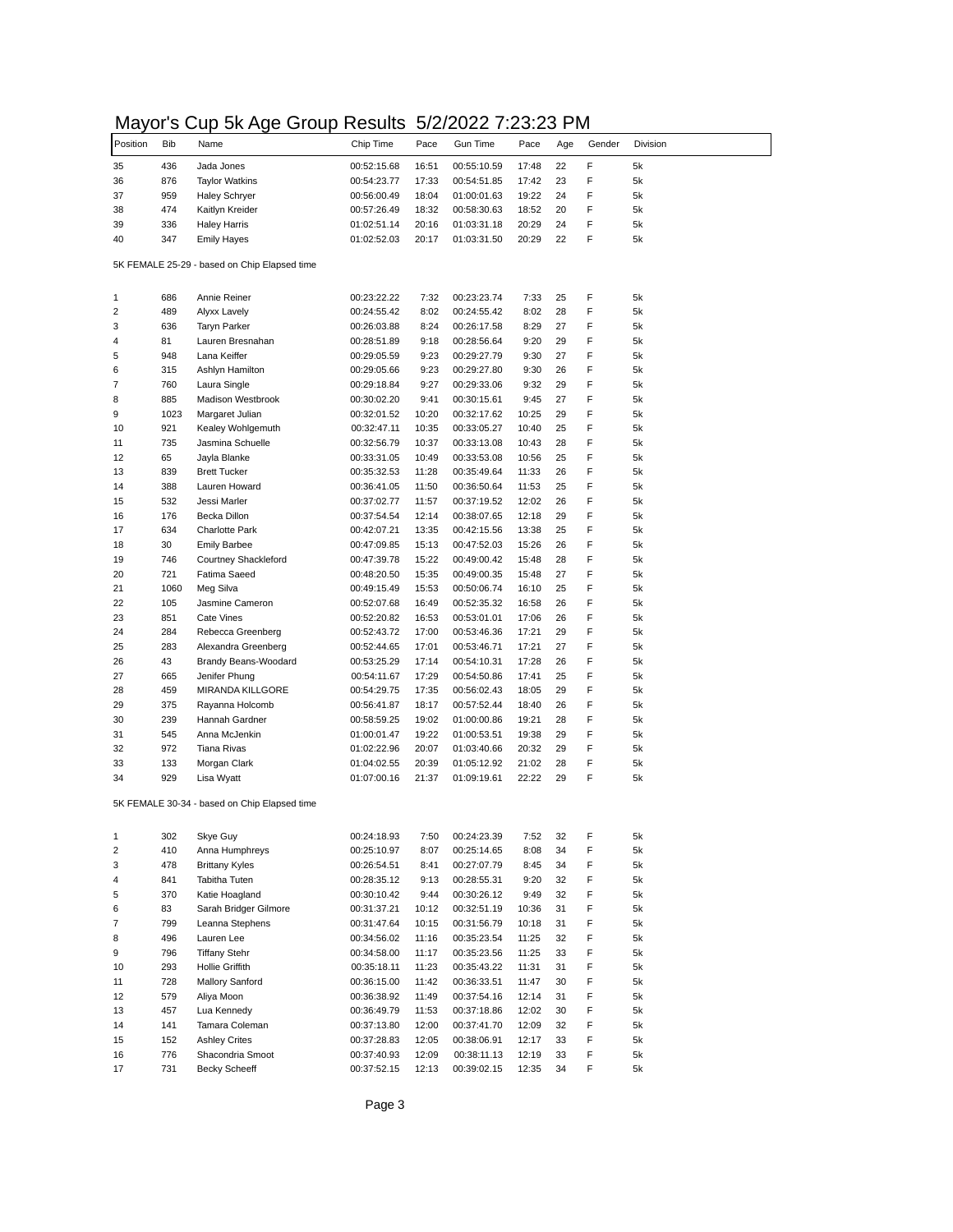## Mayor's Cup 5k Age Group Results 5/2/2022 7:23:29 PM

| . c. y   |            | אי ייט<br>ン・マロド                              | .                          |       | 01 LI LULL 1 .LU.LU        |       |     |        |          |
|----------|------------|----------------------------------------------|----------------------------|-------|----------------------------|-------|-----|--------|----------|
| Position | <b>Bib</b> | Name                                         | Chip Time                  | Pace  | Gun Time                   | Pace  | Age | Gender | Division |
| 18       | 206        | Brandi Faulk                                 | 00:39:51.97                | 12:51 | 00:40:24.69                | 13:02 | 32  | F      | 5k       |
|          | 638        | Pitchaya Patana-Anake                        | 00:46:38.24                | 15:03 | 00:46:43.12                | 15:04 | 34  | F      | 5k       |
|          | 903        | Roenika Wiggins                              | 00:49:00.38                | 15:48 | 00:49:41.24                | 16:02 | 31  | F      | 5k       |
|          | 807        | Deirdre Stokes                               | 00:51:01.12                | 16:27 | 00:52:05.39                | 16:48 | 34  | F      | 5k       |
|          | 753        | Meghan Sherman                               | 00:52:52.12                | 17:03 | 00:54:18.42                | 17:31 | 32  | F      | 5k       |
|          | 93         | Jamie Burke                                  | 00:53:19.15                | 17:12 | 00:53:59.57                | 17:25 | 33  | F      | 5k       |
|          | 118        | Carlye Chalmers                              | 00:53:34.20                | 17:17 | 00:54:03.37                | 17:26 | 34  | F      | 5k       |
|          | 768        | Kaitlyn Smelley                              | 00:54:31.97                | 17:35 | 00:55:59.62                | 18:04 | 33  | F      | 5k       |
|          | 163        | <b>Whitney Dunn</b>                          | 00:56:28.76                | 18:13 | 00:58:10.29                | 18:46 | 31  | F      | 5k       |
|          | 632        | Jennifer Parish                              | 00:56:33.94                | 18:15 | 00:57:56.58                | 18:41 | 31  | F      | 5k       |
|          | 629        | Lauren Parish                                | 00:56:34.97                | 18:15 | 00:57:55.86                | 18:41 | 32  | F      | 5k       |
|          | 710        | Paola Rojas                                  | 00:57:16.69                | 18:28 | 00:58:15.69                | 18:47 | 33  | F      | 5k       |
|          | 100        | <b>Tracey Bush</b>                           | 00:57:47.11                | 18:38 | 00:59:30.90                | 19:12 | 33  | F      | 5k       |
|          | 1028       | <b>Ashley Hall</b>                           | 00:58:25.88                | 18:51 | 00:59:40.41                | 19:15 | 34  | F      | 5k       |
|          | 943        | <b>Briana Morris</b>                         | 00:59:46.73                | 19:17 | 01:01:12.70                | 19:45 | 31  | F      | 5k       |
|          | 757        | Meg Sigmon                                   | 01:01:32.07                | 19:51 | 01:02:21.72                | 20:07 | 34  | F      | 5k       |
|          | 971        | Samantha Rivas                               | 01:02:20.47                | 20:06 | 01:03:37.94                | 20:31 | 30  | F      | 5k       |
|          | 266        | Nicole Glover                                | 01:03:17.07                | 20:25 | 01:03:37.75                | 20:31 | 34  | F      | 5k       |
|          | 912        | Jennifer Williams                            | 01:04:37.26                | 20:51 | 01:05:43.14                | 21:12 | 34  | F      | 5k       |
|          | 970        | Amanda Arnold                                | 01:09:38.67                | 22:28 | 01:11:14.20                | 22:59 | 33  | F      | 5k       |
|          |            | 5K FEMALE 34-39 - based on Chip Elapsed time |                            |       |                            |       |     |        |          |
|          | 187        | Casey Lee Dykes                              |                            | 7:28  |                            | 7:31  | 36  | F      | 5k       |
|          | 1009       | Brianne Stambaugh                            | 00:23:09.48<br>00:23:25.68 | 7:33  | 00:23:17.73<br>00:23:33.35 | 7:36  | 36  | F      | 5k       |
|          | 46         | Jennifer Beasley                             | 00:24:37.94                | 7:56  |                            | 8:04  | 38  | F      | 5k       |
|          | 486        | <b>Brandt LaPish</b>                         | 00:26:21.75                | 8:30  | 00:25:00.09<br>00:27:36.28 | 8:54  | 39  | F      | 5k       |
|          | 95         | Anna Burns                                   | 00:26:54.17                | 8:41  | 00:27:07.64                | 8:45  | 38  | F      | 5k       |
|          | 524        | Jenna Madison                                | 00:27:53.40                | 9:00  | 00:27:59.21                | 9:02  | 37  | F      | 5k       |
|          | 438        | Theresa Jones                                | 00:28:11.22                | 9:05  | 00:28:35.25                | 9:13  | 38  | F      | 5k       |
|          | 519        | <b>Holly Lyons</b>                           | 00:28:19.05                | 9:08  | 00:28:31.73                | 9:12  | 38  | F      | 5k       |
|          | 644        | Rose Patrick                                 | 00:30:06.64                | 9:43  | 00:30:30.67                | 9:50  | 37  | F      | 5k       |
|          | 646        | <b>Brinkley Pearce</b>                       | 00:30:20.74                | 9:47  | 00:30:32.61                | 9:51  | 36  | F      | 5k       |
|          | 329        | Ruth Harmon                                  | 00:30:48.77                | 9:56  | 00:30:58.06                | 9:59  | 36  | F      | 5k       |
|          | 113        | Nicole Castro                                | 00:31:42.72                | 10:14 | 00:31:54.74                | 10:17 | 38  | F      | 5k       |
|          | 264        | Andrea Glenn                                 | 00:31:50.13                | 10:16 | 00:32:01.59                | 10:20 | 38  | F      | 5k       |
|          | 469        | Jessica Knight                               | 00:32:24.13                | 10:27 | 00:32:46.92                | 10:34 | 37  | F      | 5k       |
|          | 36         | Jarah Bartlett                               | 00:34:42.42                | 11:12 | 00:36:06.75                | 11:39 | 35  | F      | 5k       |
|          | 893        | Holly Whigham                                | 00:35:18.19                | 11:23 | 00:35:42.72                | 11:31 | 35  | F      | 5k       |
|          | 1052       | Erica Grammar                                | 00:35:19.05                | 11:24 | 00:35:33.96                | 11:28 | 37  | F      | 5k       |
|          | 377        | Natalie Holland                              | 00:35:26.72                | 11:26 | 00:36:39.98                | 11:49 | 35  | F      | 5k       |
|          | 627        | LaTrece Paige                                | 00:36:13.45                | 11:41 | 00:36:43.78                | 11:51 | 39  | F      | 5k       |
|          | 565        | Jenni Miesse                                 | 00:39:54.27                | 12:52 | 00:39:59.50                | 12:54 | 38  | F      | 5k       |
|          | 66         | Casey Blankenship                            | 00:39:56.63                | 12:53 | 00:41:07.72                | 13:16 | 35  | F      | 5k       |
|          | 554        | Ashley McLeod                                | 00:42:29.47                | 13:42 | 00:43:15.52                | 13:57 | 38  | F      | 5k       |
|          | 609        | Leslie Nicholson                             | 00:42:29.51                | 13:42 | 00:43:15.51                | 13:57 | 37  | F      | 5k       |
|          | 1019       | Autumn Westbrook                             | 00:43:20.50                | 13:59 | 00:43:33.62                | 14:03 | 35  | F      | 5k       |
|          | 960        | valerie thorne                               | 00:43:54.04                | 14:10 | 00:44:24.41                | 14:19 | 39  | F      | 5k       |
|          | 823        | Ritamarie Thomason                           | 00:45:16.16                | 14:36 | 00:46:10.00                | 14:54 | 38  | F      | 5k       |
|          | 821        | <b>Vickie Thomas</b>                         | 00:45:24.55                | 14:39 | 00:45:53.89                | 14:48 | 38  | F      | 5k       |
|          | 228        | Ronica Fuller                                | 00:46:53.36                | 15:07 | 00:47:47.92                | 15:25 | 35  | F      | 5k       |
|          | 339        | Morgan Harrison                              | 00:48:18.25                | 15:35 | 00:48:36.81                | 15:41 | 39  | F      | 5k       |
|          | 939        | Viridiana Cid Perez                          | 00:48:42.14                | 15:43 | 00:49:37.90                | 16:00 | 36  | F      | 5k       |
|          | 111        | Daniella Carter                              | 00:48:54.81                | 15:46 | 00:49:38.59                | 16:01 | 37  | F      | 5k       |
|          | 974        | Carleen Johnson                              | 00:48:57.45                | 15:47 | 00:50:15.38                | 16:13 | 37  | F      | 5k       |
|          | 148        | Jennifer Cox                                 | 00:49:49.30                | 16:04 | 00:50:02.45                | 16:08 | 37  | F      | 5k       |
|          | 420        | Barbara Jackson                              | 00:51:15.31                | 16:32 | 00:51:23.03                | 16:35 | 36  | F      | 5k       |
|          | 492        | <b>Brittney Lawson</b>                       | 00:51:35.53                | 16:38 | 00:52:32.52                | 16:57 | 35  | F      | 5k       |
|          | 223        | Mary Beth Franks                             | 00:52:29.86                | 16:56 | 00:53:02.97                | 17:06 | 35  | F      | 5k       |
|          | 514        | April Luna                                   | 00:52:37.07                | 16:58 | 00:55:46.22                | 17:59 | 39  | F      | 5k       |
|          | 61         | <b>Tiffanie Bittle</b>                       | 00:53:18.09                | 17:12 | 00:53:59.41                | 17:25 | 36  | F      | 5k       |
|          | 581        | Liz Moore                                    | 00:53:18.33                | 17:12 | 00:53:59.26                | 17:25 | 35  | F      | 5k       |
|          | 648        | Sarah Pederson                               | 00:54:45.33                | 17:40 | 00:56:22.24                | 18:11 | 38  | F      | 5k       |
|          |            |                                              |                            |       |                            |       |     |        |          |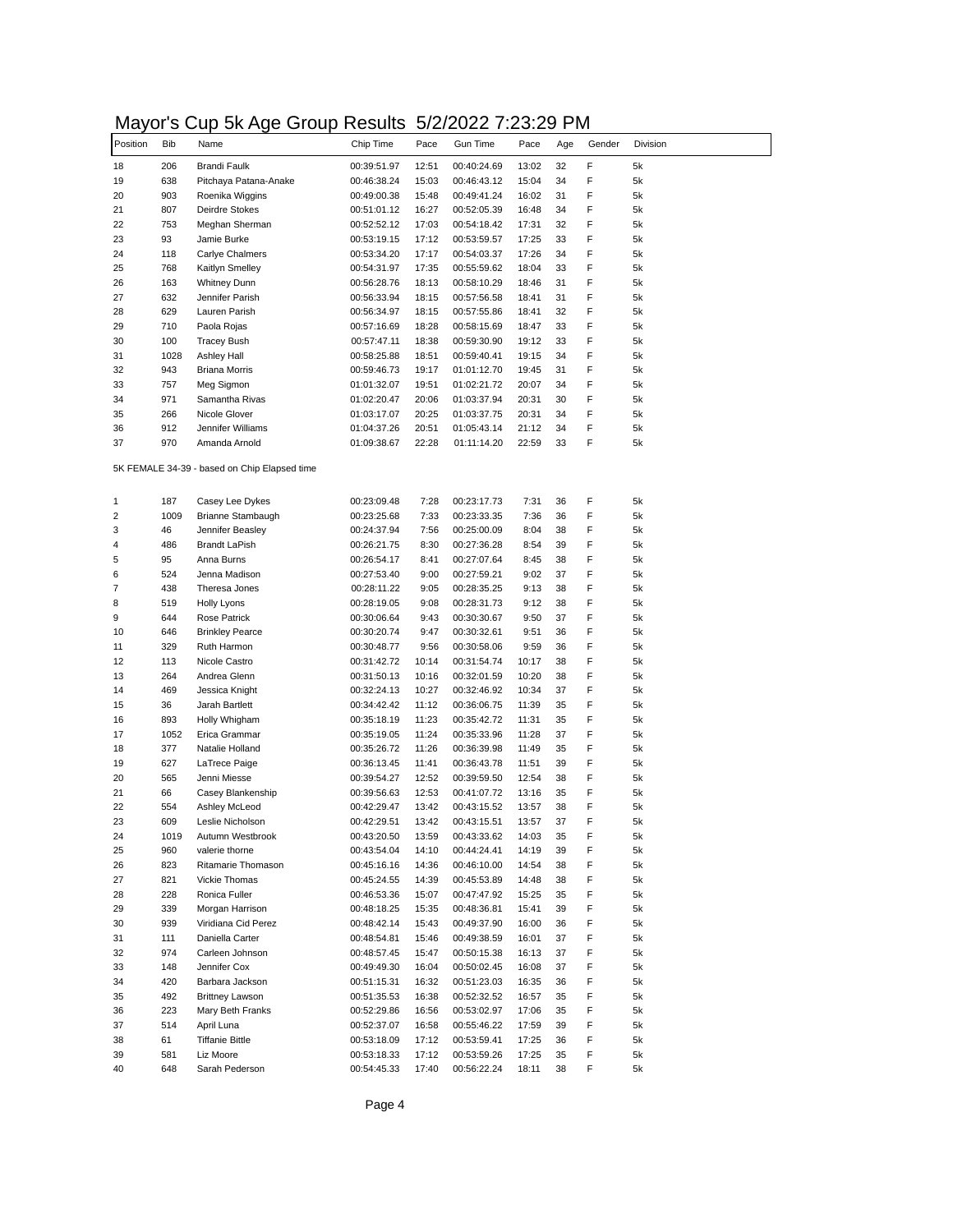## Mayor's Cup 5k Age Group Results 5/2/2022 7:23:36 PM

| .        |            | אי ייט                                       | ン・マロレ<br>,,,,,,,,,,, |       | 01 LI LULL 1 .LU.UU |       |     |        |          |
|----------|------------|----------------------------------------------|----------------------|-------|---------------------|-------|-----|--------|----------|
| Position | <b>Bib</b> | Name                                         | Chip Time            | Pace  | <b>Gun Time</b>     | Pace  | Age | Gender | Division |
| 41       | 454        | <b>Mallory Keasler</b>                       | 00:54:50.78          | 17:41 | 00:56:19.70         | 18:10 | 35  | F      | 5k       |
| 42       | 543        | Patsy McGahey                                | 00:55:06.70          | 17:46 | 00:55:50.38         | 18:01 | 36  | F      | 5k       |
| 43       | 985        | <b>Stacey Hudnall</b>                        | 00:55:28.18          | 17:54 | 00:55:38.80         | 17:57 | 37  | F      | 5k       |
| 44       | 630        | Savannah Parish                              | 00:56:15.94          | 18:09 | 00:57:35.72         | 18:35 | 35  | F      | 5k       |
| 45       | 940        | <b>Bridgette Riter</b>                       | 00:57:27.88          | 18:32 | 00:58:33.05         | 18:53 | 37  | F      | 5k       |
| 46       | 460        | Kimberly King                                | 00:57:32.65          | 18:34 | 00:58:52.10         | 18:59 | 38  | F      | 5k       |
| 47       |            |                                              |                      | 18:44 |                     |       | 39  | F      | 5k       |
|          | 431        | Kelly Johns                                  | 00:58:03.73          |       | 00:59:05.74         | 19:04 |     |        |          |
| 48       | 171        | Margaret Desjarlais                          | 00:58:54.84          | 19:00 | 00:59:56.86         | 19:20 | 38  | F      | 5k       |
| 49       | 575        | Malorie Mixon                                | 00:59:28.19          | 19:11 | 01:00:51.77         | 19:38 | 35  | F      | 5k       |
| 50       | 194        | Candace Elmore                               | 00:59:54.74          | 19:19 | 01:00:49.23         | 19:37 | 39  | F      | 5k       |
| 51       | 306        | Krista Halbrook                              | 01:02:43.84          | 20:14 | 01:03:39.22         | 20:32 | 38  | F      | 5k       |
| 52       | 684        | <b>Courtney Reese</b>                        | 01:03:17.28          | 20:25 | 01:03:37.93         | 20:31 | 35  | F      | 5k       |
| 53       | 175        | Laporcha Diggs                               | 01:03:56.70          | 20:37 | 01:04:53.30         | 20:56 | 37  | F      | 5k       |
| 54       | 91         | Kimberly Bullard                             | 01:07:54.64          | 21:54 | 01:08:54.66         | 22:14 | 36  | F      | 5k       |
| 55       | 327        | Annalee Hargett                              | 01:09:40.17          | 22:28 | 01:11:16.33         | 22:59 | 37  | F      | 5k       |
|          |            | 5K FEMALE 40-44 - based on Chip Elapsed time |                      |       |                     |       |     |        |          |
|          | 512        | Lauren Losavio                               | 00:25:50.28          | 8:20  | 00:26:14.99         | 8:28  | 40  | F      | 5k       |
|          | 790        | JoAnn Spewak                                 | 00:26:46.22          | 8:38  | 00:26:49.95         | 8:39  | 41  | F      | 5k       |
|          | 712        | Laura Rojas                                  | 00:30:00.65          | 9:41  | 00:30:08.94         | 9:43  | 40  | F      | 5k       |
|          | 992        | <b>Audrey Buck</b>                           | 00:32:40.87          | 10:32 | 00:32:52.61         | 10:36 | 41  | F      | 5k       |
|          |            |                                              |                      |       |                     |       |     |        |          |
|          | 993        | Jenny Evans                                  | 00:33:03.27          | 10:40 | 00:33:15.47         | 10:44 | 40  | F      | 5k       |
|          | 794        | Tangela Steele                               | 00:33:10.89          | 10:42 | 00:33:50.09         | 10:55 | 40  | F      | 5k       |
|          | 747        | Brandi Shanklin                              | 00:36:15.69          | 11:42 | 00:36:30.92         | 11:46 | 41  | F      | 5k       |
|          | 286        | Lori Greene                                  | 00:37:37.03          | 12:08 | 00:38:10.27         | 12:19 | 41  | F      | 5k       |
|          | 791        | Danielle Spree                               | 00:37:55.67          | 12:14 | 00:38:28.36         | 12:25 | 41  | F      | 5k       |
| 10       | 17         | Jennifer Anderson                            | 00:38:01.93          | 12:16 | 00:38:09.84         | 12:18 | 44  | F      | 5k       |
| 11       | 426        | Jennifer James                               | 00:38:52.77          | 12:32 | 00:39:24.68         | 12:43 | 43  | F      | 5k       |
| 12       | 50         | Laura Bechtel                                | 00:39:55.61          | 12:53 | 00:40:18.94         | 13:00 | 42  | F      | 5k       |
| 13       | 766        | Rachael Smallwood                            | 00:40:08.62          | 12:57 | 00:41:38.93         | 13:26 | 42  | F      | 5k       |
| 14       | 861        | April Walker                                 | 00:42:38.91          | 13:45 | 00:42:55.15         | 13:51 | 41  | F      | 5k       |
| 15       | 910        | April Williams                               | 00:44:10.26          | 14:15 | 00:44:52.14         | 14:28 | 44  | F      | 5k       |
| 16       | 744        | Youngsun Seo                                 | 00:44:11.71          | 14:15 | 00:46:36.41         | 15:02 | 40  | F      | 5k       |
| 17       | 663        | Shereka Peterson                             | 00:46:38.21          | 15:03 | 00:47:14.26         | 15:14 | 40  | F      | 5k       |
| 18       | 318        | Laren Hammonds                               | 00:47:17.49          | 15:15 | 00:47:54.54         | 15:27 | 40  | F      | 5k       |
| 19       | 817        | Elsa Tedla                                   | 00:47:45.86          | 15:24 | 00:50:42.18         | 16:21 | 40  | F      | 5k       |
| 20       | 1055       | <b>WENDY RICE</b>                            | 00:48:50.25          | 15:45 | 00:49:13.02         | 15:53 | 42  | F      | 5k       |
| 21       | 275        | Memorie Gosa                                 | 00:49:13.55          | 15:53 | 00:49:57.13         | 16:07 | 43  | F      | 5k       |
| 22       | 522        | Stephanie Maddox                             | 00:49:31.07          | 15:58 | 00:50:28.00         | 16:17 | 41  | F      | 5k       |
| 23       | 654        | Sandy Peel                                   | 00:50:20.75          | 16:14 | 00:51:27.67         | 16:36 | 44  | F      | 5k       |
| 24       | 670        | <b>Christy Porter</b>                        | 00:50:33.67          | 16:18 | 00:51:38.12         | 16:39 | 43  | F      | 5k       |
| 25       |            |                                              |                      |       |                     |       | 44  | F      |          |
|          | 542        | Angel McCurdy<br><b>QUITTA HARDEN</b>        | 00:50:51.91          | 16:24 | 00:51:26.46         | 16:35 |     | F      | 5k       |
| 26       | 322        |                                              | 00:51:01.70          | 16:27 | 00:51:24.12         | 16:35 | 42  |        | 5k       |
| 27       | 761        | Amanda Skelton                               | 00:51:54.58          | 16:45 | 00:52:27.20         | 16:55 | 44  | F      | 5k       |
| 28       | 140        | Danita Coger                                 | 00:52:02.67          | 16:47 | 00:52:35.31         | 16:58 | 43  | F      | 5k       |
| 29       | 619        | Lee Ella Oglesbee                            | 00:53:55.74          | 17:24 | 00:54:45.77         | 17:40 | 40  | F      | 5k       |
| 30       | 188        | Evelyn Dytrt Love                            | 00:53:56.30          | 17:24 | 00:54:29.96         | 17:35 | 44  | F      | 5k       |
| 31       | 6          | Stephanie Adams                              | 00:54:30.17          | 17:35 | 00:55:20.25         | 17:51 | 43  | F      | 5k       |
| 32       | 102        | Shae Byrd                                    | 00:55:35.34          | 17:56 | 00:57:23.61         | 18:31 | 44  | F      | 5k       |
| 33       | 517        | Stephanie Lynn                               | 00:55:41.40          | 17:58 | 00:57:29.97         | 18:33 | 44  | F      | 5k       |
| 34       | 694        | Casey Rice                                   | 00:55:56.10          | 18:03 | 00:56:47.06         | 18:19 | 41  | F      | 5k       |
| 35       | 259        | Christina Givens                             | 00:56:44.24          | 18:18 | 00:57:21.91         | 18:30 | 40  | F      | 5k       |
| 36       | 74         | Lori Brakefield                              | 00:56:50.60          | 18:20 | 00:58:34.96         | 18:54 | 43  | F      | 5k       |
| 37       | 626        | Susan Page                                   | 00:58:05.16          | 18:44 | 00:59:06.57         | 19:04 | 41  | F      | 5k       |
| 38       | 366        | Heather Hill                                 | 00:58:54.07          | 19:00 | 00:59:56.97         | 19:20 | 40  | F      | 5k       |
| 39       | 676        | Andrea Pritchett                             | 00:59:38.24          | 19:14 | 01:01:18.41         | 19:46 | 40  | F      | 5k       |
| 40       | 812        | Lynn Surles                                  | 00:59:39.12          | 19:15 | 01:01:18.67         | 19:46 | 41  | F      | 5k       |
| 41       | 690        | Nkenge Reynolds                              | 00:59:39.38          | 19:15 | 01:01:17.96         | 19:46 | 44  | F      | 5k       |
| 42       | 951        | Amber Azwell                                 |                      |       |                     |       | 42  | F      | 5k       |
| 43       |            |                                              | 00:59:44.20          | 19:16 | 01:00:56.30         | 19:39 |     |        |          |
|          | 615        | Cheryl Noland                                | 00:59:53.98          | 19:19 | 01:00:49.22         | 19:37 | 42  | F      | 5k       |
| 44       | 136        | Jennifer Clark                               | 01:00:25.72          | 19:29 | 00:00:00.00         | 0.00  | 43  | F      | 5k       |
| 45       | 183        | Tracee Duncan                                | 01:02:51.05          | 20:16 | 01:03:30.17         | 20:29 | 44  | F      | 5k       |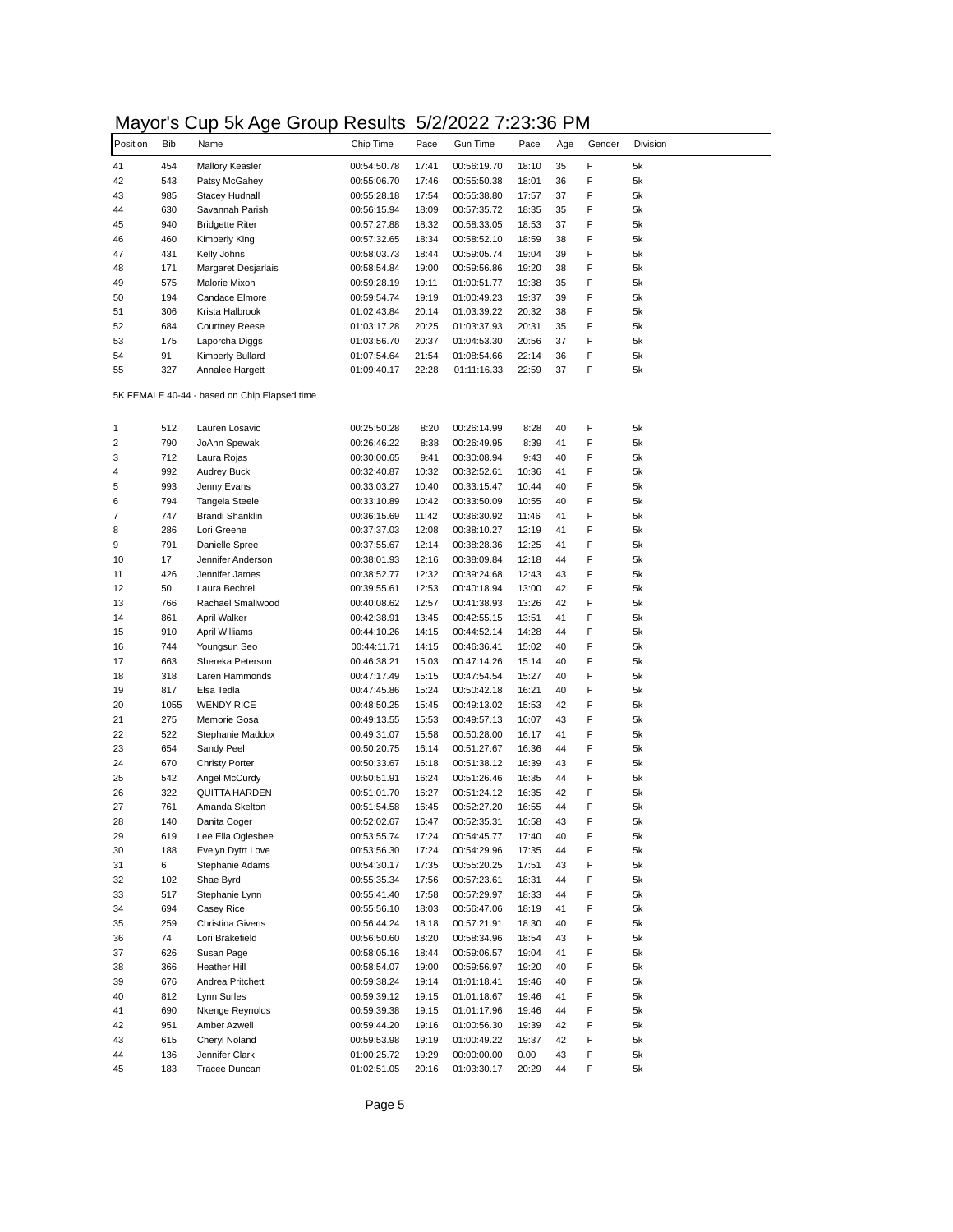## Mayor's Cup 5k Age Group Results 5/2/2022 7:23:43 PM

| Position | <b>Bib</b> | Name                                         | Chip Time                  | Pace           | <b>Gun Time</b>            | Pace           | Age      | Gender | Division |
|----------|------------|----------------------------------------------|----------------------------|----------------|----------------------------|----------------|----------|--------|----------|
| 46       | 157        | Tameka Custard                               | 01:03:54.34                | 20:37          | 01:04:53.56                | 20:56          | 41       | F      | 5k       |
| 47       | 405        | Kristy Hughes                                | 01:12:58.69                | 23:32          | 01:13:37.85                | 23:45          | 44       | F      | 5k       |
|          |            |                                              |                            |                |                            |                |          |        |          |
|          |            | 5K FEMALE 44-49 - based on Chip Elapsed time |                            |                |                            |                |          |        |          |
|          |            |                                              |                            |                |                            |                |          | F      |          |
| 1<br>2   | 711<br>582 | Laura Rojas<br>Gisela Kaltenpoth             | 00:26:40.79<br>00:28:55.19 | 8:36<br>9:20   | 00:26:54.86<br>00:29:03.93 | 8:41<br>9:22   | 46<br>46 | F      | 5k<br>5k |
| 3        | 185        | Amy Dunn                                     | 00:31:37.84                | 10:12          | 00:32:14.94                | 10:24          | 45       | F      | 5k       |
| 4        | 400        | Jackie Hudgins                               | 00:31:42.98                | 10:14          | 00:00:00.00                | 0.00           | 46       | F      | 5k       |
| 5        | 906        | Susan Williams                               | 00:32:01.03                | 10:20          | 00:32:36.15                | 10:31          | 48       | F      | 5k       |
| 6        | 651        | <b>CYNTHIA PEEBLES</b>                       | 00:32:15.60                | 10:24          | 00:32:21.88                | 10:26          | 48       | F      | 5k       |
| 7        | 986        | Kim West                                     | 00:32:24.44                | 10:27          | 00:32:40.94                | 10:32          | 46       | F      | 5k       |
| 8        | 814        | Stephanie Sutton                             | 00:32:32.39                | 10:30          | 00:32:47.63                | 10:35          | 47       | F      | 5k       |
| 9        | 179        | Nahree Doh                                   | 00:34:19.43                | 11:04          | 00:34:33.22                | 11:09          | 47       | F      | 5k       |
| 10       | 866        | Jacqueline Wambura                           | 00:37:32.82                | 12:06          | 00:37:39.62                | 12:09          | 45       | F      | 5k       |
| 11       | 1025       | Leah Breederig                               | 00:37:45.57                | 12:11          | 00:38:14.86                | 12:20          | 45       | F      | 5k       |
| 12       | 956        | <b>Beth Feller</b>                           | 00:38:08.01                | 12:18          | 00:38:43.94                | 12:29          | 45       | F      | 5k       |
| 13       | 367        | Traci Hill                                   | 00:38:21.07                | 12:22          | 00:38:45.36                | 12:30          | 46       | F      | 5k       |
| 14       | 166        | Melissa Davis                                | 00:39:30.31                | 12:45          | 00:00:00.00                | 0.00           | 49       | F      | 5k       |
| 15       | 516        | <b>Tiffany Lyle</b>                          | 00:44:59.37                | 14:31          | 00:45:45.55                | 14:45          | 47       | F      | 5k       |
| 16       | 506        | Jill Lewis                                   | 00:46:27.91                | 14:59          | 00:46:38.82                | 15:03          | 49       | F      | 5k       |
| 17       | 502        | Merideth Lett                                | 00:47:08.87                | 15:12          | 00:47:35.73                | 15:21          | 46       | F      | 5k       |
| 18       | 446        | Tomeka Jones                                 | 00:47:28.14                | 15:19          | 00:47:54.35                | 15:27          | 45       | F      | 5k       |
| 19       | 334        | <b>VERONICA HARRIS</b>                       | 00:49:10.32                | 15:52          | 00:49:55.66                | 16:06          | 46       | F      | 5k       |
| 20       | 155        | Crystal Cuby Richardson                      | 00:49:53.86                | 16:05          | 00:50:27.96                | 16:16          | 48       | F      | 5k       |
| 21       | 987        | Brenna Moore                                 | 00:49:59.51                | 16:07          | 00:50:46.61                | 16:23          | 49       | F      | 5k       |
| 22       | 55         | LaKeitha Benson Bryant                       | 00:50:36.24                | 16:19          | 00:51:16.48                | 16:32          | 48       | F      | 5k       |
| 23<br>24 | 853<br>681 | Ashley Wade                                  | 00:50:38.17                | 16:20          | 00:51:28.95<br>00:51:28.74 | 16:36          | 48       | F<br>F | 5k<br>5k |
| 25       | 343        | <b>KIM RAY</b><br><b>Elizabeth Hayes</b>     | 00:50:38.35<br>00:50:44.78 | 16:20<br>16:22 | 00:51:44.70                | 16:36<br>16:41 | 46<br>46 | F      | 5k       |
| 26       | 138        | REMECHIA CLEARK                              | 00:51:27.23                | 16:36          | 00:52:27.70                | 16:55          | 47       | F      | 5k       |
| 27       | 167        | Amy Dayton                                   | 00:52:13.68                | 16:51          | 00:53:11.55                | 17:09          | 47       | F      | 5k       |
| 28       | 749        | <b>Wendy Shelby</b>                          | 00:52:22.59                | 16:54          | 00:53:39.17                | 17:18          | 48       | F      | 5k       |
| 29       | 354        | Aimee Henderson                              | 00:53:09.34                | 17:09          | 00:54:26.37                | 17:34          | 45       | F      | 5k       |
| 30       | 34         | Katie Barnett                                | 00:53:33.07                | 17:16          | 00:54:19.13                | 17:31          | 49       | F      | 5k       |
| 31       | 602        | Kimber Nelson                                | 00:53:42.54                | 17:19          | 00:54:48.88                | 17:41          | 49       | F      | 5k       |
| 32       | 197        | DANIELLE EPPES                               | 00:55:05.93                | 17:46          | 00:55:50.85                | 18:01          | 47       | F      | 5k       |
| 33       | 298        | <b>Allison Gunter</b>                        | 00:55:20.17                | 17:51          | 00:55:44.19                | 17:59          | 46       | F      | 5k       |
| 34       | 864        | <b>Paulette Walls</b>                        | 00:56:04.33                | 18:05          | 00:56:35.75                | 18:15          | 45       | F      | 5k       |
| 35       | 218        | Latonya Fornis                               | 00:56:20.96                | 18:10          | 00:56:58.33                | 18:23          | 47       | F      | 5k       |
| 36       | 199        | <b>HOLLY ESLER</b>                           | 00:56:38.75                | 18:16          | 00:57:48.15                | 18:39          | 46       | F      | 5k       |
| 37       | 363        | <b>Tonya Hester</b>                          | 00:57:45.46                | 18:38          | 00:59:03.82                | 19:03          | 48       | F      | 5k       |
| 38       | 21         | LaShonda Archibald                           | 01:00:41.64                | 19:35          | 01:02:19.71                | 20:06          | 45       | F      | 5k       |
| 39       | 231        | Dawn Galloway                                | 01:04:25.44                | 20:47          | 01:05:20.75                | 21:05          | 47       | F      | 5k       |
| 40       | 1064       | Marcie Hinton                                | 01:04:51.88                | 20:55          | 01:05:52.22                | 21:15          | 49       | F      | 5k       |
| 41       | 71         | Jeri Bowers                                  | 01:05:28.03                | 21:07          | 01:07:18.84                | 21:43          | 45       | F      | 5k       |
|          |            | 5K FEMALE 50-54 - based on Chip Elapsed time |                            |                |                            |                |          |        |          |
|          |            |                                              |                            |                |                            |                |          |        |          |
| 1        | 332        | Gwen Harper                                  | 00:26:35.09                | 8:35           | 00:00:00.00                | 0.00           | 51       | F      | 5k       |
| 2        | 182        | sabrina dumlao                               | 00:31:28.12                | 10:09          | 00:31:35.19                | 10:11          | 54       | F      | 5k       |
| 3        | 177        | Crystal Dockery                              | 00:36:04.76                | 11:38          | 00:36:42.55                | 11:50          | 50       | F      | 5k       |
| 4        | 371        | Leigh Ann Hobson                             | 00:36:08.71                | 11:39          | 00:36:41.55                | 11:50          | 54       | F      | 5k       |
| 5        | 495        | Mary Leach                                   | 00:36:31.14                | 11:47          | 00:00:00.00                | 0.00           | 54       | F      | 5k       |
| 6        | 221        | Lynne Foster                                 | 00:38:24.73                | 12:23          | 00:38:54.57                | 12:33          | 53       | F      | 5k       |
| 7        | 659        | <b>Tracy Perkins</b>                         | 00:44:59.34                | 14:31          | 00:45:33.69                | 14:42          | 50       | F      | 5k       |
| 8        | 319        | Elizabeth Hancock                            | 00:46:57.71                | 15:09          | 00:47:51.12                | 15:26          | 52       | F      | 5k       |
| 9        | 401        | Geana Hudson                                 | 00:47:52.33                | 15:26          | 00:48:04.70                | 15:30          | 50       | F      | 5k       |
| 10       | 716        | <b>Greta Rundles</b>                         | 00:55:55.63                | 18:02          | 00:56:38.42                | 18:16          | 54       | F      | 5k       |
| 11       | 874        | Pamela Washington                            | 00:56:21.00                | 18:11          | 00:57:11.79                | 18:27          | 52       | F      | 5k       |
| 12       | 901        | Violet Whitfield                             | 00:59:19.32                | 19:08          | 01:00:24.26                | 19:29          | 50       | F      | 5k       |
| 13       | 935        | Teresa Yeatman                               | 01:00:24.88                | 19:29          | 01:01:19.01                | 19:47          | 52       | F      | 5k       |
| 14       | 423        | Amanda Jackson                               | 01:02:55.62                | 20:18          | 01:03:35.42                | 20:31          | 54       | F      | 5k       |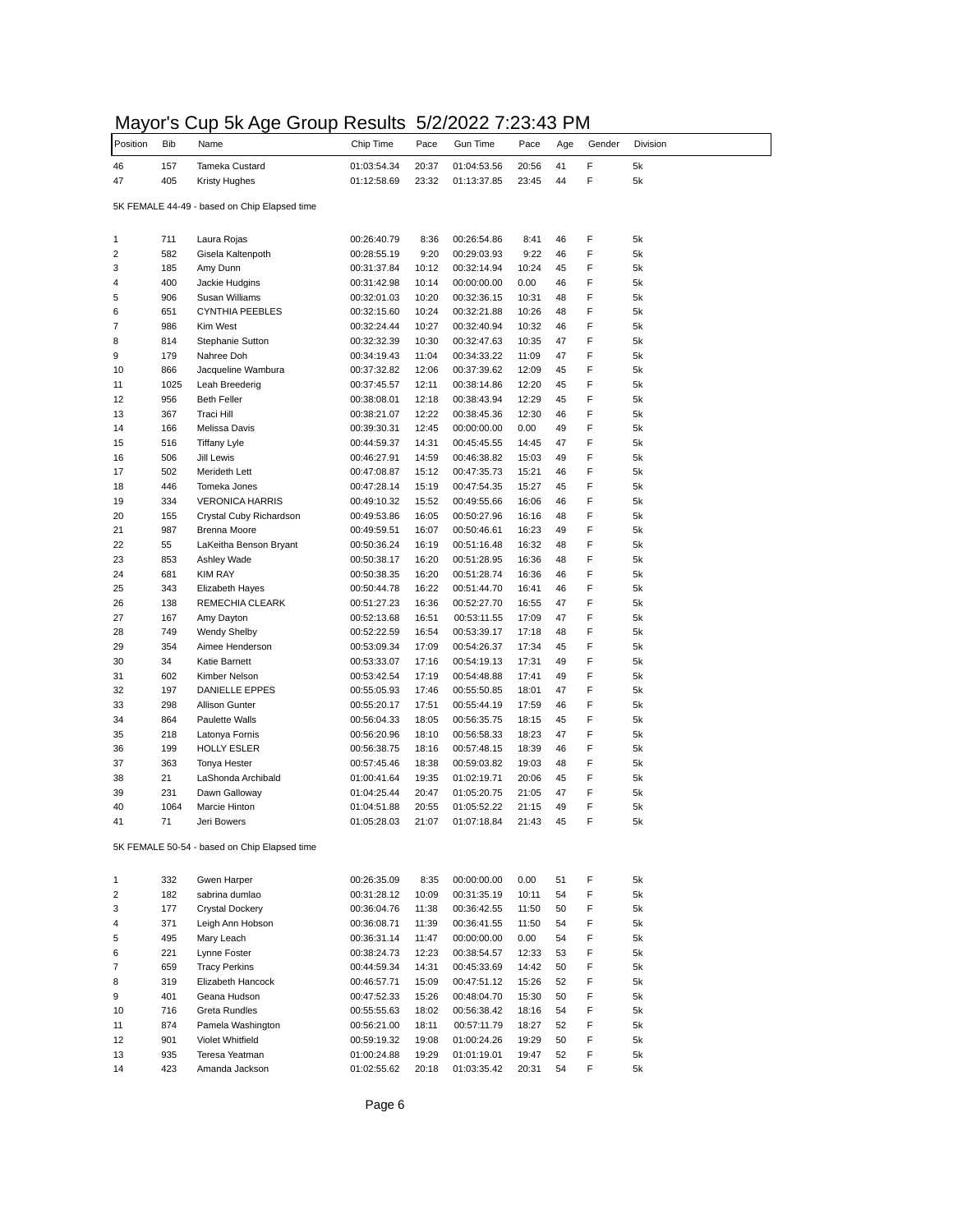## Mayor's Cup 5k Age Group Results 5/2/2022 7:23:49 PM

| Position       | <b>Bib</b> | Name                                         | Chip Time                  | Pace           | Gun Time                   | Pace           | Age      | Gender | Division |
|----------------|------------|----------------------------------------------|----------------------------|----------------|----------------------------|----------------|----------|--------|----------|
| 15             | 134        | Anne Clark                                   | 01:03:49.15                | 20:35          | 01:04:59.03                | 20:58          | 54       | F      | 5k       |
| 16             | 241        | Diana Garrett                                | 01:17:26.20                | 24:59          | 01:18:18.23                | 25:15          | 52       | F      | 5k       |
|                |            | 5K FEMALE 54-59 - based on Chip Elapsed time |                            |                |                            |                |          |        |          |
|                |            |                                              |                            |                |                            |                |          |        |          |
| 1              | 1007       | Sandy Niiler                                 | 00:27:20.45                | 8:49           | 00:27:30.93                | 8:52           | 55       | F      | 5k       |
| $\overline{2}$ | 792        | Laura Spurlin                                | 00:33:37.93                | 10:51          | 00:33:54.54                | 10:56          | 59       | F      | 5k       |
| 3              | 450        | Edna Kampe                                   | 00:36:01.34                | 11:37          | 00:36:29.25                | 11:46          | 56       | F      | 5k       |
| 4              | 923        | Leslie Womble<br>Susan Foley                 | 00:42:51.92                | 13:49          | 00:43:35.54                | 14:04          | 55       | F<br>F | 5k       |
| 5<br>6         | 215<br>417 | Lisa Irby                                    | 00:43:14.42                | 13:57          | 00:43:33.53<br>00:43:58.82 | 14:03<br>14:11 | 58<br>55 | F      | 5k<br>5k |
| 7              | 54         | Brenda Bell                                  | 00:43:15.65<br>00:46:53.99 | 13:57<br>15:07 | 00:48:18.51                | 15:35          | 58       | F      | 5k       |
| 8              | 942        | Marianne Magner                              | 00:49:23.20                | 15:56          | 00:50:18.53                | 16:14          | 58       | F      | 5k       |
| 9              | 481        | Gloria Lamon                                 | 00:55:01.98                | 17:45          | 00:55:52.33                | 18:01          | 59       | F      | 5k       |
| 10             | 569        | Robin Milligan                               | 00:59:00.60                | 19:02          | 01:00:35.98                | 19:33          | 58       | F      | 5k       |
| 11             | 800        | Glendora Stephens                            | 00:59:55.68                | 19:20          | 01:00:43.25                | 19:35          | 57       | F      | 5k       |
| 12             | 701        | Evelyn ROBERTS                               | 00:59:57.11                | 19:20          | 01:00:43.81                | 19:35          | 57       | F      | 5k       |
| 13             | 86         | Darlene Brown                                | 01:02:54.67                | 20:17          | 01:04:06.67                | 20:41          | 55       | F      | 5k       |
| 14             | 27         | WANDA BALL                                   | 01:04:32.25                | 20:49          | 01:05:35.60                | 21:09          | 59       | F      | 5k       |
| 15             | 931        | Tammy Wyatt                                  | 01:05:18.64                | 21:04          | 01:07:37.65                | 21:49          | 59       | F      | 5k       |
| 16             | 930        | <b>Heather Wyatt</b>                         | 01:07:01.78                | 21:37          | 01:09:21.10                | 22:22          | 59       | F      | 5k       |
|                |            | 5K FEMALE 60-64 - based on Chip Elapsed time |                            |                |                            |                |          |        |          |
|                |            |                                              |                            |                |                            |                |          |        |          |
| 1              | 510        | Lisa Locklier                                | 00:28:24.69                | 9:10           | 00:28:44.06                | 9:16           | 62       | F      | 5k       |
| 2              | 625        | Catherine Pagani                             | 00:41:25.25                | 13:22          | 00:42:32.90                | 13:43          | 61       | F      | 5k       |
| 3              | 585        | Susan Morris                                 | 00:43:15.78                | 13:57          | 00:43:58.28                | 14:11          | 61       | F      | 5k       |
| 4              | 98         | Barbara Burroughs                            | 00:44:56.23                | 14:30          | 00:46:07.42                | 14:53          | 64       | F      | 5k       |
| 5              | 412        | Deborah Day                                  | 00:45:05.61                | 14:33          | 00:45:17.09                | 14:36          | 64       | F      | 5k       |
| 6              | 395        | Cynthia Martel                               | 00:47:13.97                | 15:14          | 00:48:12.20                | 15:33          | 60       | F      | 5k       |
| 7              | 999        | Laurie Kitchens                              | 00:49:17.35                | 15:54          | 00:50:14.98                | 16:12          | 61       | F      | 5k       |
| 8              | 207        | Gail Fehrmann                                | 00:50:24.10                | 16:15          | 00:50:24.10                | 16:15          | 60       | F      | 5k       |
| 9              | 804        | Carolyn Steverson                            | 00:52:55.81                | 17:04          | 00:54:04.29                | 17:26          | 63       | F      | 5k       |
| 10             | 834        | Pamela Tran                                  | 00:53:49.87                | 17:22          | 00:54:57.94                | 17:44          | 64       | F      | 5k       |
| 11             | 618        | Debra Oehler                                 | 00:55:47.32                | 18:00          | 00:56:38.61                | 18:16          | 62       | F      | 5k       |
| 12             | 108        | Diane Cannon                                 | 00:57:24.41                | 18:31          | 00:58:05.71                | 18:44          | 63       | F      | 5k       |
| 13<br>14       | 658<br>991 | <b>Flozell Peoples</b>                       | 01:02:49.69                | 20:16          | 01:03:30.82                | 20:29          | 63<br>61 | F<br>F | 5k<br>5k |
|                |            | Ronald Amerson                               | 01:04:45.49                | 20:53          | 01:05:49.03                | 21:14          |          |        |          |
|                |            | 5K FEMALE 64-69 - based on Chip Elapsed time |                            |                |                            |                |          |        |          |
| 1              | 103        | Mary Calhoun                                 | 00:39:42.52                | 12:48          | 00:40:21.12                | 13:01          | 66       | F      | 5k       |
| 2              | 540        | Mary McCool                                  | 00:41:39.20                | 13:26          | 00:42:09.58                | 13:36          | 66       | F      | 5k       |
| 3              | 600        | Debbie Neal                                  | 00:42:20.09                | 13:39          | 00:43:02.35                | 13:53          | 68       | F      | 5k       |
| 4              | 824        | Jeannie Thomley                              | 00:43:42.34                | 14:06          | 00:44:13.48                | 14:16          | 67       | F      | 5k       |
| 5              | 449        | Isbell Juntila                               | 00:43:56.23                | 14:10          | 00:45:04.09                | 14:32          | 65       | F      | 5k       |
| 6              | 828        | Beverly Thorn                                | 00:43:56.53                | 14:10          | 00:45:04.50                | 14:32          | 69       | F      | 5k       |
| 7              | 717        | Dee Russell                                  | 00:45:00.57                | 14:31          | 00:45:34.09                | 14:42          | 65       | F      | 5k       |
| 8              | 953        | Lib Davis                                    | 00:50:33.89                | 16:18          | 00:50:56.46                | 16:26          | 68       | F      | 5k       |
| 9              | 667        | Pam Pierson                                  | 00:52:40.97                | 16:59          | 00:53:52.47                | 17:23          | 68       | F      | 5k       |
| 10             | 576        | Kathleen Mitchell                            | 00:56:01.94                | 18:04          | 00:56:43.62                | 18:18          | 66       | F      | 5k       |
| 11             | 437        | Lenora Jones                                 | 01:07:53.86                | 21:54          | 01:08:54.97                | 22:14          | 65       | F      | 5k       |
|                |            | 5K FEMALE 70+ - based on Chip Elapsed time   |                            |                |                            |                |          |        |          |
| 1              | 310        | Amy Halladay                                 | 00:35:53.69                | 11:35          | 00:35:57.27                | 11:36          | 71       | F      | 5k       |
| 2              | 12         | Linda Albritton                              | 00:43:32.10                | 14:03          | 00:43:32.10                | 14:03          | 76       | F      | 5k       |
| 3              | 538        | Ann McAfee                                   | 00:44:12.66                | 14:15          | 00:44:47.30                | 14:27          | 75       | F      | 5k       |
| 4              | 209        | Theresa Feller                               | 00:53:34.25                | 17:17          | 00:54:10.43                | 17:28          | 71       | F      | 5k       |
| 5              | 553        | Paula McLendon                               | 00:57:07.46                | 18:25          | 00:58:13.11                | 18:47          | 70       | F      | 5k       |

5K FEMALE NO AGE - based on Chip Elapsed time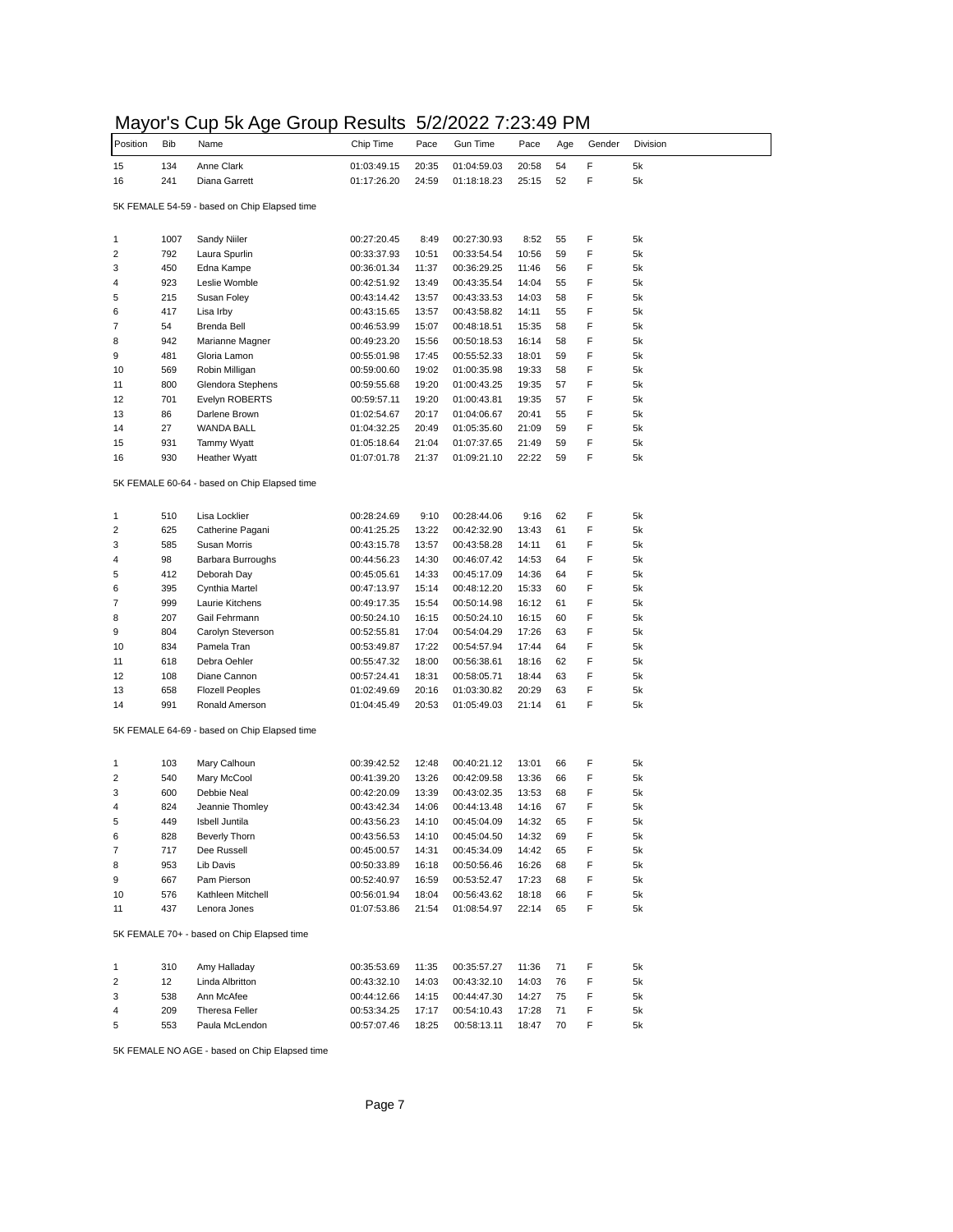## Mayor's Cup 5k Age Group Results 5/2/2022 7:23:56 PM

|          |            | on ny                                      | ,,,,,,,,,,, | ັ້    | -------     | ◡.◡   |     |        |          |
|----------|------------|--------------------------------------------|-------------|-------|-------------|-------|-----|--------|----------|
| Position | <b>Bib</b> | Name                                       | Chip Time   | Pace  | Gun Time    | Pace  | Age | Gender | Division |
|          | 68         | Kelly Bond                                 | 00:38:28.03 | 12:25 | 00:38:28.03 | 12:25 | 99  | F      | 5k       |
|          |            | 5K MALE 1-9 - based on Chip Elapsed time   |             |       |             |       |     |        |          |
|          |            |                                            |             |       |             |       |     |        |          |
|          | 439        | Ethan Jones                                | 00:26:30.13 | 8:33  | 00:26:50.02 | 8:39  | 9   | М      | 5k       |
|          | 623        | Carl Ostermann                             | 00:28:51.31 | 9:18  | 00:29:00.38 | 9:21  | 8   | М      | 5k       |
|          | 523        | Eli Maddox                                 | 00:29:24.17 | 9:29  | 00:29:30.08 | 9:31  | 8   | М      | 5k       |
|          | 338        | Maximus Harrison                           | 00:31:27.48 | 10:09 | 00:31:46.67 | 10:15 | 9   | М      | 5k       |
|          | 577        | <b>Charlie Monroe</b>                      | 00:31:51.75 | 10:16 | 00:32:01.53 | 10:20 | 7   | м      | 5k       |
|          | 150        | Jameson Cox                                | 00:32:39.31 | 10:32 | 00:32:51.42 | 10:36 | 9   | М      | 5k       |
|          | 890        | Christian Wheaton                          | 00:36:57.22 | 11:55 | 00:37:52.98 | 12:13 | 6   | М      | 5k       |
|          | 382        | Franklin Holmes                            | 00:39:23.45 | 12:42 | 00:40:07.75 | 12:56 | 9   | М      | 5k       |
|          | 653        | Eli Peel                                   | 00:43:33.58 | 14:03 | 00:44:35.78 | 14:23 | 9   | М      | 5k       |
|          | 976        | Joseph Johnson                             | 00:48:32.14 | 15:39 | 00:49:49.02 | 16:04 | 5   | М      | 5k       |
|          | 149        | Rowen Cox                                  | 00:49:49.47 | 16:04 | 00:50:01.83 | 16:08 | 7   | М      | 5k       |
|          | 429        | Jacob Jemison                              | 00:53:29.69 | 17:15 | 00:53:29.69 | 17:15 | 8   | М      | 5k       |
|          | 312        | Grayson Hallman                            | 00:54:15.10 | 17:30 | 00:55:47.27 | 18:00 | 7   | М      | 5k       |
|          | 727        | Carson Sauls                               | 00:55:10.29 | 17:48 | 00:55:47.14 | 18:00 | 9   | м      | 5k       |
|          | 1029       | Derek Dunn                                 | 00:56:26.44 | 18:12 | 00:58:10.26 | 18:46 | 4   | М      | 5k       |
|          | 944        | Camron Morris                              | 00:59:46.69 | 19:17 | 01:01:12.86 | 19:45 | 6   | М      | 5k       |
|          | 1062       | Maxim Hargett                              | 01:06:42.88 | 21:31 | 01:08:22.48 | 22:03 | 8   | М      | 5k       |
|          |            | 5K MALE 10-14 - based on Chip Elapsed time |             |       |             |       |     |        |          |
|          | 803        | Shawn Stephenson                           | 00:20:13.92 | 6:31  | 00:20:19.00 | 6:33  | 13  | М      | 5k       |
|          | 263        | Isaiah Gleason                             | 00:21:47.58 | 7:02  | 00:21:48.01 | 7:02  | 13  | м      | 5k       |
|          | 276        | Samuel Gosa                                | 00:24:50.18 | 8:01  | 00:25:00.43 | 8:04  | 13  | М      | 5k       |
|          | 563        | Nolawi Menasse                             | 00:25:42.53 | 8:17  | 00:25:57.69 | 8:22  | 13  | М      | 5k       |
|          | 737        | <b>Nathaniel Schultz</b>                   | 00:26:12.89 | 8:27  | 00:26:24.35 | 8:31  | 14  | М      | 5k       |
|          | 287        | Caleb Greene                               | 00:26:28.69 | 8:32  | 00:27:00.34 | 8:43  | 12  | М      | 5k       |
|          | 703        | Lance Roberts                              | 00:27:37.13 | 8:55  | 00:27:43.32 | 8:56  | 12  | М      | 5k       |
|          | 642        | <b>Andre Patrick</b>                       | 00:27:49.97 | 8:58  | 00:27:55.76 | 9:00  | 12  | М      | 5k       |
|          | 1012       | <b>Wyatt Sleeper</b>                       | 00:27:52.22 | 8:59  | 00:27:56.59 | 9:01  | 12  | М      | 5k       |
|          | 833        | John Trainum IV                            | 00:28:11.26 | 9:05  | 00:28:35.26 | 9:13  | 10  | М      | 5k       |
|          | 643        | <b>Desmond Patrick</b>                     | 00:30:06.04 | 9:43  | 00:30:30.65 | 9:50  | 11  | М      | 5k       |
|          | 977        | John Johnson                               | 00:34:51.45 | 11:15 | 00:35:16.79 | 11:23 | 13  | М      | 5k       |
|          | 934        | Jayden Yoon                                | 00:38:02.25 | 12:16 | 00:38:16.05 | 12:21 | 12  | М      | 5k       |
|          | 534        | Corwin Martin                              | 00:40:44.43 | 13:08 | 00:42:13.70 | 13:37 | 12  | М      | 5k       |
|          | 44         | henry bearden                              | 00:44:38.02 | 14:24 | 00:45:09.16 | 14:34 | 12  | М      | 5k       |
|          | 919        | JaBrian Winn                               | 00:45:23.19 | 14:38 | 00:45:53.46 | 14:48 | 13  | М      | 5k       |
|          | 258        | Jackson Givens                             | 00:47:07.10 | 15:12 | 00:47:42.54 | 15:23 | 11  | М      | 5k       |
|          | 317        | Matt Hammonds                              | 00:47:17.72 | 15:15 | 00:47:54.35 | 15:27 | 11  | М      | 5k       |
|          | 89         | Kade Bullard                               | 00:50:50.05 | 16:24 | 00:51:38.56 | 16:39 | 10  | м      | 5k       |
|          | 299        | Jackson Gunter                             | 00:55:27.08 | 17:53 | 00:55:49.83 | 18:00 | 13  | М      | 5k       |
|          |            | 5K MALE 15-19 - based on Chip Elapsed time |             |       |             |       |     |        |          |
|          | 8          | <b>Hector Aguirre</b>                      | 00:20:47.15 | 6:42  | 00:20:48.40 | 6:43  | 17  | М      | 5k       |
|          | 313        | <b>Braxton HALLMON</b>                     | 00:22:20.63 | 7:12  | 00:22:32.99 | 7:16  | 16  | М      | 5k       |
|          | 290        | Klark Griffin                              | 00:22:38.00 | 7:18  | 00:22:42.53 | 7:19  | 16  | М      | 5k       |
|          | 527        | Jacob Mallette                             | 00:22:52.82 | 7:23  | 00:22:58.02 | 7:25  | 18  | М      | 5k       |
|          | 256        | Jose Giron                                 | 00:23:45.00 | 7:40  | 00:23:48.94 | 7:41  | 16  | М      | 5k       |
|          | 402        | Jacob Hudson                               | 00:24:10.04 | 7:48  | 00:24:14.36 | 7:49  | 18  | М      | 5k       |
|          | 16         | Andrew Anderson                            | 00:24:33.54 | 7:55  | 00:24:41.78 | 7:58  | 15  | М      | 5k       |
|          | 963        | Clay Fanning                               | 00:25:31.71 | 8:14  | 00:25:35.63 | 8:15  | 16  | М      | 5k       |
|          | 984        | Patrick Becker                             | 00:26:33.69 | 8:34  | 00:26:52.49 | 8:40  | 19  | М      | 5k       |
|          | 655        | Nick Peinitz                               | 00:27:24.75 | 8:50  | 00:27:45.29 | 8:57  | 15  | М      | 5k       |
|          | 428        | Hadyn Jaynes                               | 00:29:00.26 | 9:21  | 00:29:10.17 | 9:25  | 18  | М      | 5k       |
|          | 594        | Kanye Morton                               | 00:29:30.96 | 9:31  | 00:29:31.78 | 9:31  | 18  | М      | 5k       |
|          | 1053       | <b>Austin Gray</b>                         | 00:34:44.04 | 11:12 | 00:35:03.23 | 11:18 | 16  | М      | 5k       |
|          | 810        | Hunter Strickland                          | 00:46:13.32 | 14:55 | 00:46:33.35 | 15:01 | 16  | М      | 5k       |
|          | 947        | Matthew Snyder                             | 00:49:57.38 | 16:07 | 00:50:35.10 | 16:19 | 18  | М      | 5k       |
|          | 393        | Nathan Franks                              | 00:52:29.33 | 16:56 | 00:53:02.47 | 17:06 | 15  | М      | 5k       |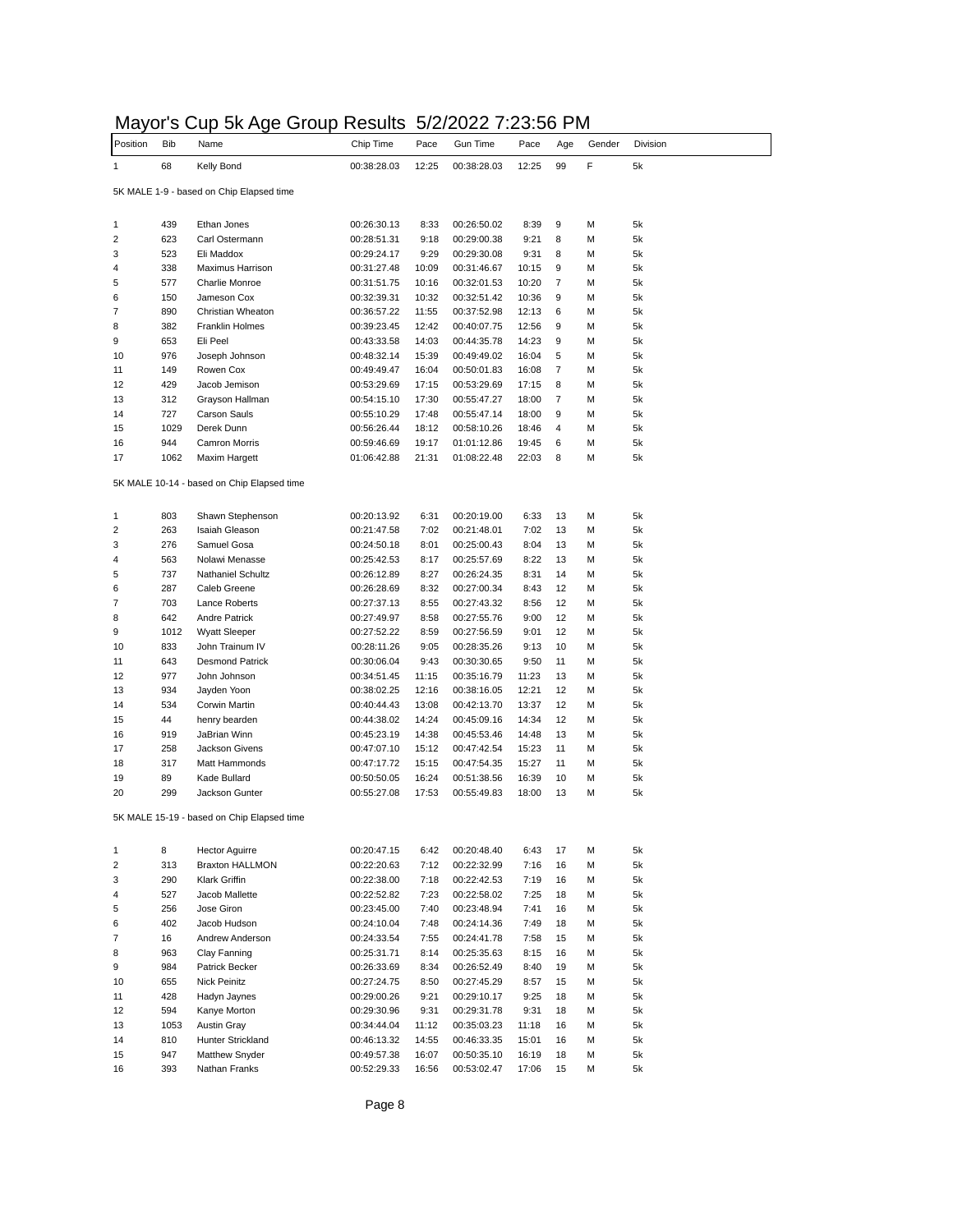|                |            | Mayor's Cup 5k Age Group Results 5/2/2022 7:24:02 PM      |             |       |             |                |     |        |          |
|----------------|------------|-----------------------------------------------------------|-------------|-------|-------------|----------------|-----|--------|----------|
| Position       | <b>Bib</b> | Name                                                      | Chip Time   | Pace  | Gun Time    | Pace           | Age | Gender | Division |
|                |            | 5K MALE 20-24 - based on Chip Elapsed time                |             |       |             |                |     |        |          |
| 1              | 304        | Moritz Haertel                                            | 00:21:36.56 | 6:58  | 00:21:38.46 | 6:59           | 24  | M      | 5k       |
| 2              | 369        | Luke Hindman                                              | 00:22:11.28 | 7:09  | 00:22:14.00 | 7:10           | 23  | M      | 5k       |
| 3              | 418        | Mikel Irizar Krinn                                        | 00:22:35.60 | 7:17  | 00:22:42.12 | 7:19           | 21  | M      | 5k       |
|                | 818        | Emre Temel                                                | 00:22:41.03 | 7:19  | 00:22:43.64 | 7:20           | 23  | М      | 5k       |
| 5              | 227        | Oliver Fuerbringer-Raschke                                | 00:22:55.41 | 7:24  | 00:22:57.99 | 7:24           | 24  | М      | 5k       |
| 6              | 57         | Niklas Berner                                             | 00:23:50.80 | 7:41  | 00:23:56.98 | 7:43           | 21  | М      | 5k       |
| 7              | 998        | Sam Kornegay                                              | 00:24:04.12 | 7:46  | 00:24:13.33 | 7:49           | 23  | M      | 5k       |
| 8              | 982        | Dayne Shover                                              | 00:24:25.47 | 7:53  | 00:24:45.17 | 7:59           | 21  | M      | 5k       |
| 9              | 881        | Kilian Weigand                                            | 00:25:03.75 | 8:05  | 00:25:10.35 | 8:07           | 21  | M      | 5k       |
| 10             | 1024       | <b>Cameron Scott</b>                                      | 00:25:40.98 | 8:17  | 00:26:02.31 | 8:24           | 21  | M      | 5k       |
| 11             | 857        | Sam Wagner                                                | 00:25:54.63 | 8:21  | 00:26:00.94 | 8:23           | 20  | М      | 5k       |
| 12             | 856        | Andrew Wade                                               | 00:27:00.86 | 8:43  | 00:27:06.38 | 8:45           | 23  | M      | 5k       |
| 13             | 920        | Andrew Wisdom                                             | 00:27:45.79 | 8:57  | 00:27:54.98 | 9:00           | 24  | М      | 5k       |
| 14             | 755        | <b>Avery Shipp</b>                                        | 00:30:27.77 | 9:49  | 00:30:33.39 | 9:51           | 24  | M      | 5k       |
| 15             | 268        | Nicholas Gober                                            | 00:33:35.95 | 10:50 | 00:33:58.13 | 10:57          | 24  | М      | 5k       |
| 16             | 117        | Dylan Chagnon                                             | 00:34:29.65 | 11:07 | 00:35:25.19 | 11:25          | 23  | M      | 5k       |
| 17             | 362        | Hector Hernandez                                          | 00:47:34.76 | 15:21 | 00:48:16.70 | 15:34          | 23  | M      | 5k       |
| 18             | 295        | Julius Gross                                              | 00:48:16.14 | 15:34 | 00:51:07.15 | 16:29          | 24  | M      | 5k       |
| 19             | 924        | Noah Wood                                                 | 00:51:19.48 | 16:33 | 00:51:31.78 | 16:37          | 23  | М      | 5k       |
| 20             | 889        | Kaleb Whatley                                             | 00:54:23.31 | 17:33 | 00:54:51.68 | 17:42          | 21  | M      | 5k       |
| 21             | 736        | Austin Schryer                                            | 00:56:00.93 | 18:04 | 01:00:02.04 | 19:22          | 24  | М      | 5k       |
| 1              |            | 5K MALE 25-29 - based on Chip Elapsed time                |             |       |             |                |     |        |          |
|                | 465        | Simon Klode                                               | 00:20:11.75 | 6:31  | 00:20:12.97 | 6:31           | 28  | М      | 5k       |
| $\overline{2}$ | 374        | Russell Holcomb                                           | 00:24:09.51 | 7:47  | 00:24:17.55 | 7:50           | 28  | M      | 5k       |
| 3              | 842        | Aditya Upreti                                             | 00:24:51.79 | 8:01  | 00:25:00.10 | 8:04           | 25  | М      | 5k       |
| $\overline{4}$ | 826        | Houston Thompson                                          | 00:29:03.91 | 9:22  | 00:29:06.75 | 9:23           | 25  | M      | 5k       |
| 5              | 668        | Kory Pilet                                                | 00:29:35.03 | 9:33  | 00:29:40.67 | 9:34           | 27  | М      | 5k       |
| 6              | 353        | Cooper Heaton                                             | 00:32:02.03 | 10:20 | 00:32:27.57 | 10:28          | 25  | М      | 5k       |
| 7              | 797        | Sebastian Stenger                                         | 00:32:58.95 | 10:38 | 00:33:13.17 | 10:43          | 27  | М      | 5k       |
| 8              | 475        | Martin Kreilinger                                         | 00:33:09.15 | 10:42 | 00:33:16.73 | 10:44          | 25  | M      | 5k       |
| 9              | 952        | Devin Allen                                               | 00:33:36.16 | 10:50 | 00:33:36.16 | 10:50          | 25  | M      | 5k       |
| 10             | 729        | Jacob Sanford                                             | 00:36:14.65 | 11:41 | 00:36:33.60 | 11:47          | 28  | М      | 5k       |
| 11             | 301        | Apurav Gupta                                              | 00:36:21.11 | 11:44 | 00:36:32.52 | 11:47          | 26  | М      | 5k       |
| 12             | 7          | Sankha Subhra Aditya                                      | 00:36:21.65 | 11:44 | 00:36:33.51 | 11:47          | 29  | М      | 5k       |
| 13             | 269        | Harigovind Gokul Menon                                    | 00:36:21.88 | 11:44 | 00:36:32.85 | 11:47          | 29  | M      | 5k       |
| 14             | 389        | Austin Howard                                             | 00:36:40.92 | 11:50 | 00:36:50.64 | 11:53          | 27  | М      | 5k       |
| 15             | 674        | <b>Raheem Prewitt</b>                                     | 00:37:34.95 | 12:07 | 00:37:34.95 | 12:07          | 27  | М      | 5k       |
| 16<br>17       | 990        | Morgan Hunt                                               | 00:39:26.11 | 12:43 | 00:39:43.07 | 12:49          | 28  | М      | 5k       |
|                | 566        | Jacob Miles                                               | 00:39:38.28 | 12:47 | 00:40:08.10 | 12:57          | 29  | M      | 5k       |
| 18             | 813        | Elijah Taylor<br>Jonathan Bowen                           | 00:42:35.91 | 13:44 | 00:42:50.01 | 13:49          | 28  | М      | 5k       |
| 19             | 70         |                                                           | 00:44:18.12 | 14:17 | 00:45:00.36 | 14:31<br>16:30 | 25  | М      | 5k       |
| 20             | 608        | Benjamin Nichols<br>Benjamin Alexander                    | 00:50:18.25 | 16:14 | 00:51:08.34 |                | 27  | М      | 5k       |
| 21<br>22       | 14         | Aaron McMahan                                             | 00:51:18.79 | 16:33 | 00:51:31.52 | 16:37          | 27  | М      | 5k       |
|                | 555        |                                                           | 00:51:19.26 | 16:33 | 00:51:31.53 | 16:37          | 25  | М      | 5k       |
| 23             | 373        | Jesse Hogue                                               | 00:54:13.23 | 17:29 | 00:54:50.08 | 17:41          | 25  | М      | 5k       |
| 24             | 224        | Markus Frey<br>Alex Shealy                                | 00:54:20.64 | 17:32 | 00:54:54.45 | 17:43          | 29  | М      | 5k       |
| 25             | 750        |                                                           | 00:54:50.92 | 17:41 | 00:56:19.97 | 18:10          | 28  | М      | 5k       |
| 26             | 708        | Thomas Robertson                                          | 00:58:21.08 | 18:49 | 00:59:09.93 | 19:05          | 28  | М      | 5k       |
| 27             | 1027       | Caleb Tucker                                              | 01:03:48.40 | 20:35 | 01:04:58.05 | 20:57          | 28  | М      | 5k       |
| 28             | 390        | Noah Howard                                               | 01:04:27.16 | 20:47 | 01:05:20.27 | 21:05          | 27  | М      | 5k       |
| 29             | 928        | David Wyatt<br>5K MALE 30-34 - based on Chip Elapsed time | 01:06:57.52 | 21:36 | 01:09:17.97 | 22:21          | 28  | М      | 5k       |
| 1              |            |                                                           |             |       |             |                |     |        |          |
|                | 296        | Steve Gugliucci                                           | 00:19:39.80 | 6:20  | 00:19:40.59 | 6:21           | 31  | м      | 5k       |
| 2              | 675        | Jackson Price                                             | 00:21:54.65 | 7:04  | 00:21:55.48 | 7:04           | 31  | М      | 5k       |
| 3              | 715        | JOSHUA RUMORE                                             | 00:22:09.36 | 7:09  | 00:22:11.45 | 7:09           | 33  | М      | 5k       |
| 4              | 359        | <b>Terrence Henry</b>                                     | 00:22:38.42 | 7:18  | 00:22:48.43 | 7:21           | 32  | м      | 5k       |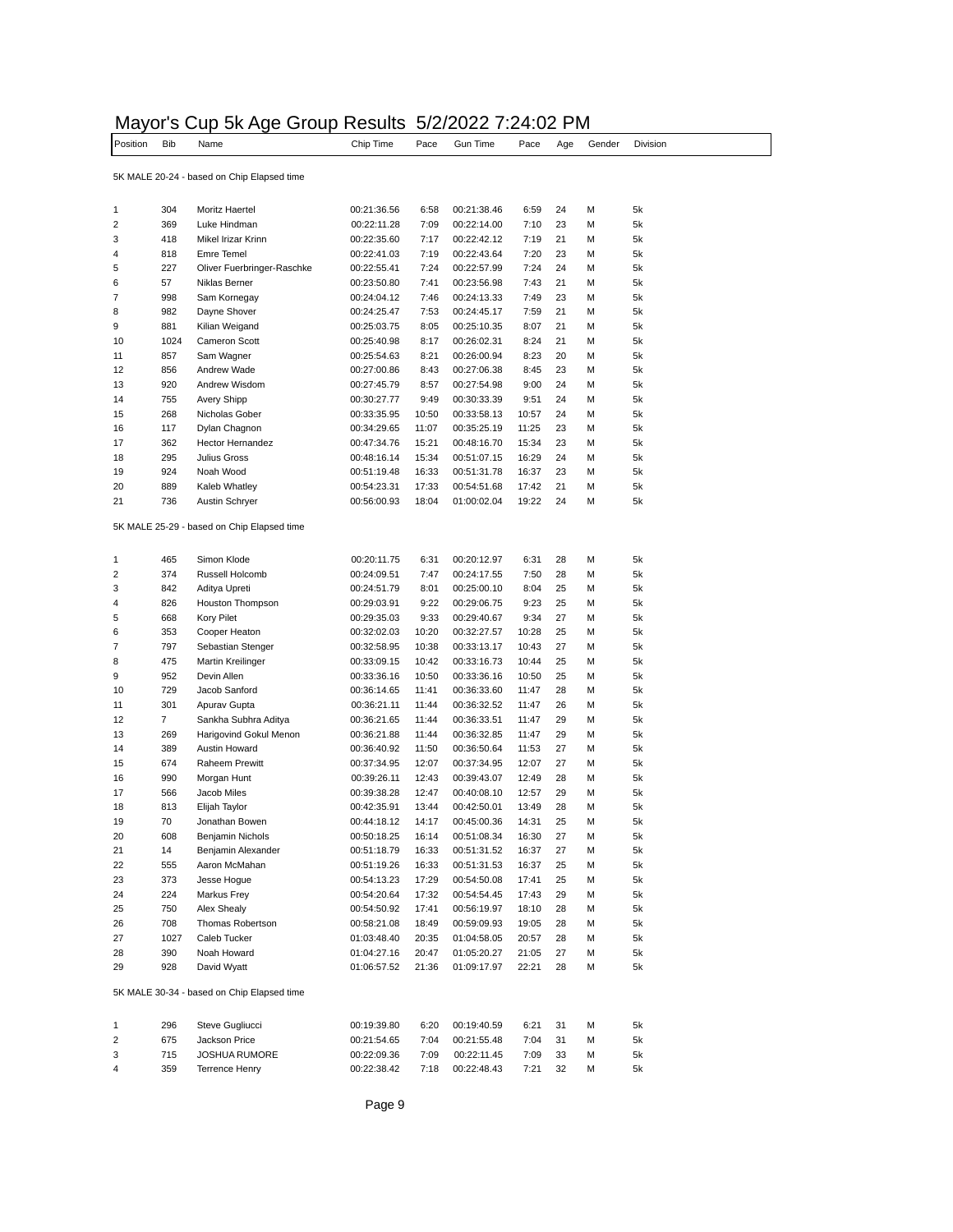## Mayor's Cup 5k Age Group Results 5/2/2022 7:24:09 PM

| Position | <b>Bib</b> | Name                                                             | Chip Time                  | Pace           | Gun Time                   | Pace           | Age      | Gender | Division |
|----------|------------|------------------------------------------------------------------|----------------------------|----------------|----------------------------|----------------|----------|--------|----------|
|          | 305        | Tagen Haga                                                       | 00:22:42.18                | 7:19           | 00:22:50.99                | 7:22           | 30       | М      | 5k       |
|          | 908        | <b>Dalton Williams</b>                                           | 00:23:14.23                | 7:30           | 00:23:23.00                | 7:33           | 32       | М      | 5k       |
|          | 605        | <b>Gregory Nevels</b>                                            | 00:23:33.78                | 7:36           | 00:24:28.56                | 7:54           | 30       | М      | 5k       |
|          | 62         | <b>Brett Blackburn</b>                                           | 00:23:58.83                | 7:44           | 00:24:33.69                | 7:55           | 32       | М      | 5k       |
|          | 557        | Ryan McMahon                                                     | 00:25:44.58                | 8:18           | 00:25:54.25                | 8:21           | 33       | М      | 5k       |
|          | 126        | Hudson Cheshire                                                  | 00:27:25.55                | 8:51           | 00:27:50.92                | 8:59           | 30       | М      | 5k       |
|          | 232        | Kevin Gamble                                                     | 00:27:37.60                | 8:55           | 00:27:44.79                | 8:57           | 33       | М      | 5k       |
|          | 640        | Colby Pate                                                       | 00:27:37.69                | 8:55           | 00:27:45.37                | 8:57           | 31       | М      | 5k       |
|          | 225        | Kevin Fritsch                                                    | 00:29:18.49                | 9:27           | 00:29:33.07                | 9:32           | 32       | м      | 5k       |
|          | 560        | Michael Melendez                                                 | 00:30:00.58                | 9:41           | 00:30:03.89                | 9:42           | 32       | М      | 5k       |
|          | 119        | <b>Brandon Chalmers</b>                                          | 00:30:08.63                | 9:43           | 00:30:37.46                | 9:53           | 34       | М      | 5k       |
|          | 850        | Jeremy Vines                                                     | 00:30:34.51                | 9:52           | 00:31:14.59                | 10:05          | 33       | М      | 5k       |
|          | 441<br>82  | Terrance Jones                                                   | 00:31:23.66                | 10:07          | 00:32:29.77                | 10:29          | 34       | М      | 5k       |
|          | 904        | Garrett Bridger Gilmore<br><b>Brock Williams</b>                 | 00:31:39.32<br>00:31:46.17 | 10:13<br>10:15 | 00:32:52.54<br>00:31:57.42 | 10:36<br>10:18 | 31<br>34 | м<br>М | 5k<br>5k |
|          | 316        | Kai Hamm                                                         | 00:33:17.29                | 10:44          | 00:33:32.32                | 10:49          | 34       | М      | 5k       |
|          | 969        | John Arnold                                                      | 00:35:29.18                | 11:27          | 00:36:05.35                | 11:38          | 33       | М      | 5k       |
|          | 578        | <b>Elliot Moon</b>                                               | 00:36:38.09                | 11:49          | 00:37:54.37                | 12:14          | 34       | м      | 5k       |
|          | 456        | Seth Kennedy                                                     | 00:36:49.67                | 11:53          | 00:37:18.65                | 12:02          | 31       | М      | 5k       |
|          | 884        | <b>Caleb West</b>                                                | 00:37:55.92                | 12:14          | 00:38:08.18                | 12:18          | 32       | М      | 5k       |
|          | 962        | Case O'Dell                                                      | 00:41:01.01                | 13:14          | 00:41:05.49                | 13:15          | 30       | М      | 5k       |
|          | 707        | James Robinson                                                   | 00:42:33.13                | 13:44          | 00:43:18.47                | 13:58          | 31       | М      | 5k       |
|          | 995        | <b>Alvin Brewer</b>                                              | 00:42:53.07                | 13:50          | 00:42:53.07                | 13:50          | 33       | М      | 5k       |
|          | 770        | trent smelley                                                    | 00:43:00.70                | 13:52          | 00:44:15.77                | 14:16          | 34       | М      | 5k       |
|          | 413        | Roman Hunnicutt                                                  | 00:43:12.00                | 13:56          | 00:00:00.00                | 0.00           | 32       | М      | 5k       |
|          | 980        | Josh Bradford                                                    | 00:43:44.67                | 14:06          | 00:44:14.02                | 14:16          | 33       | м      | 5k       |
|          | 1006       | <b>Tyler Kelley</b>                                              | 00:43:48.35                | 14:08          | 00:44:04.93                | 14:13          | 31       | М      | 5k       |
|          | 852        | <b>Tyler Vodopich</b>                                            | 00:46:05.68                | 14:52          | 00:47:09.82                | 15:13          | 30       | М      | 5k       |
|          | 253        | <b>Tracy Giles</b>                                               | 00:53:50.97                | 17:22          | 00:54:16.44                | 17:30          | 33       | М      | 5k       |
|          | 99         | Robert Bush                                                      | 00:57:47.29                | 18:38          | 00:59:31.61                | 19:12          | 33       | М      | 5k       |
|          | 546        | Hunter McJenkin                                                  | 01:00:02.48                | 19:22          | 01:00:53.21                | 19:38          | 34       | М      | 5k       |
|          | 758        | Ben Sigmon                                                       | 01:01:32.95                | 19:51          | 01:02:21.72                | 20:07          | 30       | М      | 5k       |
|          | 714        | Huey Rudder                                                      | 01:04:04.34                | 20:40          | 01:05:12.68                | 21:02          | 31       | М      | 5k       |
|          | 303        | 5K MALE 34-39 - based on Chip Elapsed time<br><b>Brandon Guy</b> | 00:19:57.55                | 6:26           | 00:19:59.23                | 6:27           | 36       | М      | 5k       |
|          | 291        | Keilum Griffin                                                   | 00:19:58.98                | 6:26           | 00:20:00.27                | 6:27           | 39       | М      | 5k       |
|          | 170        | Mark Delk                                                        | 00:20:30.76                | 6:37           | 00:20:41.35                | 6:40           | 38       | М      | 5k       |
|          | 396        | Hannah Huddleston                                                | 00:21:25.22                | 6:55           | 00:21:26.56                | 6:55           | 39       | М      | 5k       |
|          | 738        | Michael Schwaeble                                                | 00:22:15.73                | 7:11           | 00:22:25.44                | 7:14           | 38       | М      | 5k       |
|          | 1010       | Caleb Stambaugh                                                  | 00:22:41.89                | 7:19           | 00:22:50.00                | 7:22           | 36       | М      | 5k       |
|          | 981        | Paulo Araujo                                                     | 00:22:49.50                | 7:22           | 00:23:00.48                | 7:25           | 39       | м      | 5k       |
|          | 1021       | Antywan Nicholson                                                | 00:23:21.93                | 7:32           | 00:23:24.48                | 7:33           | 39       | м      | 5k       |
|          | 819        | Dustin Terry                                                     | 00:23:26.76                | 7:34           | 00:23:29.47                | 7:35           | 37       | М      | 5k       |
|          | 583        | Russell Morgan                                                   | 00:23:48.78                | 7:41           | 00:24:09.08                | 7:47           | 38       | м      | 5k       |
|          | 265        | Stephen Glenn                                                    | 00:24:30.10                | 7:54           | 00:24:42.67                | 7:58           | 36       | М      | 5k       |
|          | 525        | Adam Mair                                                        | 00:24:57.66                | 8:03           | 00:25:22.18                | 8:11           | 35       | м      | 5k       |
|          | 196        | PJ English                                                       | 00:25:00.40                | 8:04           | 00:25:04.74                | 8:05           | 36       | М      | 5k       |
|          | 210        | Matt Feminella                                                   | 00:26:54.88                | 8:41           | 00:26:54.88                | 8:41           | 38       | М      | 5k       |
|          | 151        | Chris Crawford                                                   | 00:27:57.13                | 9:01           | 00:28:32.41                | 9:12           | 39       | М      | 5k       |
|          | 723        | Lorenzo Sanders                                                  | 00:28:08.65                | 9:05           | 00:28:22.52                | 9:09           | 35       | М      | 5k       |
|          | 288        | Aaron Griffin                                                    | 00:28:10.15                | 9:05           | 00:28:13.07                | 9:06           | 37       | М      | 5k       |
|          | 156        | Calvin Culliver                                                  | 00:29:21.95                | 9:28           | 00:29:26.81                | 9:30           | 36       | М      | 5k       |
|          | 795        | Jake Stehr                                                       | 00:30:04.02                | 9:42           | 00:31:15.79                | 10:05          | 35       | М      | 5k       |
|          | 491        | Jerad Lawson                                                     | 00:30:35.20                | 9:52           | 00:30:35.20                | 9:52           | 37       | М      | 5k       |
|          | 341        | Patrick Hasbrook                                                 | 00:31:10.41                | 10:03          | 00:31:27.63                | 10:09          | 36       | М      | 5k       |
|          | 518        | Chris Lyons                                                      | 00:31:31.16                | 10:10          | 00:31:43.82                | 10:14          | 37       | М      | 5k       |
|          | 610        | Terrence Nickerson                                               | 00:31:52.71                | 10:17          | 00:32:17.55                | 10:25          | 37       | М      | 5k       |
|          | 168        | HECTOR DE JESUS BAUTISTA                                         | 00:31:54.94                | 10:17          | 00:32:02.15                | 10:20          | 35       | М      | 5k       |
|          | 128        | Jason Chiarella                                                  | 00:33:47.37                | 10:54          | 00:34:13.57                | 11:02          | 38       | М      | 5k       |
|          | 1015       | Eric Shuman                                                      | 00:34:03.04                | 10:59          | 00:34:31.36                | 11:08          | 36       | М      | 5k       |
|          | 35         | Joshua Bartlett                                                  | 00:34:43.30                | 11:12          | 00:36:06.77                | 11:39          | 35       | М      | 5k       |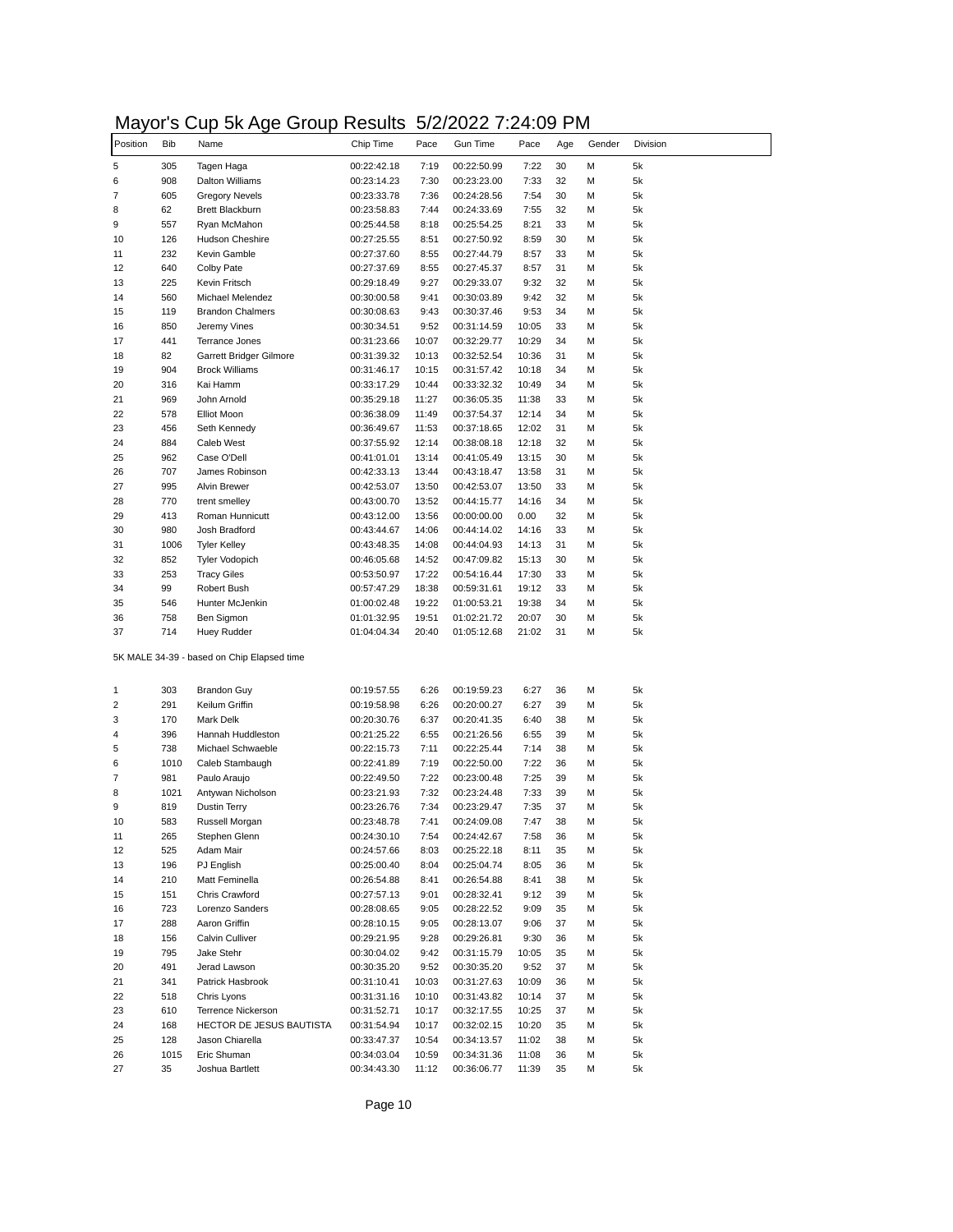## Mayor's Cup 5k Age Group Results 5/2/2022 7:24:16 PM

| . a y    |            | שי ייש<br>ン・マロド                            | .           |       |             | .     | . . |        |          |
|----------|------------|--------------------------------------------|-------------|-------|-------------|-------|-----|--------|----------|
| Position | <b>Bib</b> | Name                                       | Chip Time   | Pace  | Gun Time    | Pace  | Age | Gender | Division |
| 28       | 927        | Quentin Wright                             | 00:34:46.37 | 11:13 | 00:35:12.69 | 11:21 | 38  | М      | 5k       |
| 29       | 142        | Adam Coleman                               | 00:34:55.29 | 11:16 | 00:35:23.03 | 11:25 | 37  | М      | 5k       |
| 30       | 376        | Matt Holland                               | 00:35:26.92 | 11:26 | 00:36:38.15 | 11:49 | 37  | М      | 5k       |
|          | 613        | Brian Nix                                  | 00:37:16.71 | 12:01 | 00:38:14.87 | 12:20 | 39  | М      | 5k       |
|          | 49         | Josh Bechtel                               | 00:39:56.16 | 12:53 | 00:40:19.48 | 13:00 | 38  | М      | 5k       |
|          | 1017       | <b>Brian Davir</b>                         | 00:45:18.84 | 14:37 | 00:45:54.39 | 14:48 | 39  | М      | 5k       |
|          | 915        | <b>Matthew Wilson</b>                      | 00:49:24.44 | 15:56 | 00:49:39.61 | 16:01 | 39  | М      | 5k       |
|          | 649        | Josh Pederson                              | 00:54:16.72 | 17:30 | 00:56:17.31 | 18:09 | 37  | М      | 5k       |
| 35<br>36 | 888        | Daniel Whatley                             | 00:54:50.01 | 17:41 | 00:55:17.51 | 17:50 | 38  | м      | 5k       |
|          | 631        | Benjamin Parish                            | 00:56:17.18 | 18:09 | 00:57:35.59 | 18:35 | 35  | М      | 5k       |
| 37       | 633        | Mark Parish                                | 00:56:33.50 | 18:15 | 00:57:56.59 | 18:41 | 37  | М      | 5k       |
| 38<br>39 | 238        | <b>Trenton Gardner</b>                     | 00:58:59.19 | 19:02 | 01:00:00.93 | 19:21 | 36  | М      | 5k       |
| 40       | 704        | <b>Matthew Roberts</b>                     | 00:59:47.79 | 19:17 | 01:00:54.97 | 19:39 | 38  | М      | 5k       |
|          | 611        | Mark Nix                                   | 01:02:42.87 | 20:14 | 01:03:38.65 | 20:32 | 37  | М      | 5k       |
| 41<br>42 | 292        | <b>Ben Griffith</b>                        | 01:04:24.83 | 20:46 | 01:05:24.48 | 21:06 | 39  | М      | 5k       |
| 43       | 1061       | Adam Hargett                               | 01:06:46.71 | 21:32 |             | 22:04 | 38  | М      | 5k       |
|          |            |                                            |             |       | 01:08:24.67 |       |     |        |          |
|          |            | 5K MALE 40-44 - based on Chip Elapsed time |             |       |             |       |     |        |          |
|          | 29         | Jason Bara                                 | 00:21:49.33 | 7:02  | 00:21:51.29 | 7:03  | 41  | М      | 5k       |
|          | 789        | David Spewak                               | 00:22:19.43 | 7:12  | 00:22:23.43 | 7:13  | 41  | М      | 5k       |
|          | 178        | Cory Dockins                               | 00:24:03.59 | 7:45  | 00:24:31.79 | 7:55  | 44  | М      | 5k       |
|          | 477        | Menasse Kumlachew                          | 00:24:16.80 | 7:50  | 00:24:31.95 | 7:55  | 44  | М      | 5k       |
|          | 751        | Louis Shedd                                | 00:24:48.10 | 8:00  | 00:25:14.54 | 8:08  | 40  | М      | 5k       |
|          | 202        | Charles Lawson                             | 00:25:21.88 | 8:11  | 00:25:23.98 | 8:11  | 42  | М      | 5k       |
|          | 468        | Ben Knight                                 | 00:25:34.26 | 8:15  | 00:25:34.26 | 8:15  | 41  | м      | 5k       |
|          |            | Michael Foreman                            |             |       |             |       | 43  |        |          |
|          | 217        |                                            | 00:26:14.72 | 8:28  | 00:26:29.92 | 8:33  |     | М      | 5k       |
|          | 539        | Eric McCalpine                             | 00:26:22.90 | 8:30  | 00:26:33.07 | 8:34  | 41  | М      | 5k       |
|          | 802        | Andrew Stephenson                          | 00:27:19.72 | 8:49  | 00:27:26.36 | 8:51  | 41  | М      | 5k       |
|          | 862        | Danny Walker                               | 00:27:25.65 | 8:51  | 00:27:28.12 | 8:52  | 42  | М      | 5k       |
|          | 409        | Craig Human                                | 00:27:35.42 | 8:54  | 00:27:51.18 | 8:59  | 43  | М      | 5k       |
| 13       | 840        | Derek Tuten                                | 00:27:43.27 | 8:56  | 00:28:03.23 | 9:03  | 42  | М      | 5k       |
|          | 1011       | <b>Chad Sleeper</b>                        | 00:27:52.61 | 8:59  | 00:27:57.34 | 9:01  | 40  | М      | 5k       |
|          | 132        | Lachlan Chronister                         | 00:27:55.60 | 9:00  | 00:28:15.49 | 9:07  | 40  | м      | 5k       |
|          | 628        | Carl Paige                                 | 00:28:00.56 | 9:02  | 00:28:27.38 | 9:11  | 40  | м      | 5k       |
|          | 511        | Jonathan Loper                             | 00:28:14.35 | 9:06  | 00:28:14.35 | 9:06  | 40  | М      | 5k       |
| 18       | 937        | THOMAS YOUNGBLUTH                          | 00:31:05.52 | 10:02 | 00:32:17.54 | 10:25 | 43  | М      | 5k       |
|          | 384        | <b>Bruce Hood</b>                          | 00:31:33.64 | 10:11 | 00:32:18.82 | 10:25 | 44  | М      | 5k       |
|          | 1005       | <b>Justin Kelley</b>                       | 00:34:56.49 | 11:16 | 00:35:13.86 | 11:22 | 40  | М      | 5k       |
|          | 978        | Josh Johnson                               | 00:36:38.21 | 11:49 | 00:37:57.97 | 12:15 | 40  | М      | 5k       |
|          | 891        | Roger Wheaton                              | 00:36:58.49 | 11:55 | 00:37:52.28 | 12:13 | 44  | М      | 5k       |
|          | 805        | Diate Steward                              | 00:38:15.48 | 12:20 | 00:39:03.99 | 12:36 | 40  | М      | 5k       |
|          | 1058       | Henry McCaskill                            | 00:38:29.65 | 12:25 | 00:39:17.80 | 12:40 | 40  | м      | 5k       |
|          | 764        | Erik Smallwood                             | 00:40:01.77 | 12:55 | 00:41:44.65 | 13:28 | 42  | М      | 5k       |
|          | 444        | <b>Brian Jones</b>                         | 00:42:26.68 | 13:41 | 00:43:07.58 | 13:55 | 41  | М      | 5k       |
|          | 785        | Chang Hun Son                              | 00:43:01.20 | 13:53 | 00:45:23.59 | 14:38 | 40  | м      | 5k       |
|          | 383        | Scott Holmes                               | 00:44:58.98 | 14:30 | 00:45:42.81 | 14:45 | 41  | М      | 5k       |
|          | 270        | Jheovanny Gomez                            | 00:45:13.87 | 14:35 | 00:45:45.64 | 14:45 | 44  | М      | 5k       |
|          | 408        | Steve Hulskotter                           |             |       | 00:46:32.06 |       | 40  | М      |          |
|          |            |                                            | 00:46:05.85 | 14:52 |             | 15:01 |     |        | 5k       |
|          | 122        | Kevin Chance                               | 00:48:12.24 | 15:33 | 00:48:47.50 | 15:44 | 44  | М      | 5k       |
| 32<br>33 | 344        | Justin Hayes                               | 00:50:26.74 | 16:16 | 00:51:27.09 | 16:36 | 40  | М      | 5k       |
|          | 967        | Marty Hubbard                              | 00:51:08.93 | 16:30 | 00:51:49.42 | 16:43 | 42  | М      | 5k       |
|          | 281        | Joey Gray                                  | 00:51:12.24 | 16:31 | 00:51:33.79 | 16:38 | 42  | М      | 5k       |
|          | 892        | Justin Whigham                             | 00:51:13.07 | 16:31 | 00:52:13.24 | 16:51 | 40  | М      | 5k       |
|          | 913        | Justin Williams                            | 00:51:21.75 | 16:34 | 00:52:11.80 | 16:50 | 41  | М      | 5k       |
| 37       | 181        | Michael Drewry                             | 00:53:10.18 | 17:09 | 00:54:16.44 | 17:30 | 43  | М      | 5k       |
| 38       | 693        | Daniel Rice                                | 00:55:53.67 | 18:02 | 00:56:47.20 | 18:19 | 43  | М      | 5k       |
| 39       | 848        | Clark Vandeventer                          | 00:56:31.88 | 18:14 | 00:56:34.57 | 18:15 | 42  | М      | 5k       |
| 40       | 261        | <b>Patrick Givens</b>                      | 00:56:43.19 | 18:18 | 00:57:21.26 | 18:30 | 42  | М      | 5k       |
|          | 461        | Jedediah King                              | 00:57:33.04 | 18:34 | 00:58:52.18 | 18:59 | 41  | М      | 5k       |
| 42       | 786        | Derek Spencer                              | 00:57:59.43 | 18:42 | 00:59:38.42 | 19:14 | 43  | М      | 5k       |
|          | 193        | Dylan Elmore                               | 00:59:54.04 | 19:19 | 01:00:49.24 | 19:37 | 41  | М      | 5k       |
| 43<br>44 | 23         | James Ashcraft                             | 01:00:28.61 | 19:30 | 01:01:16.23 | 19:46 | 40  | М      | 5k       |
|          |            |                                            |             |       |             |       |     |        |          |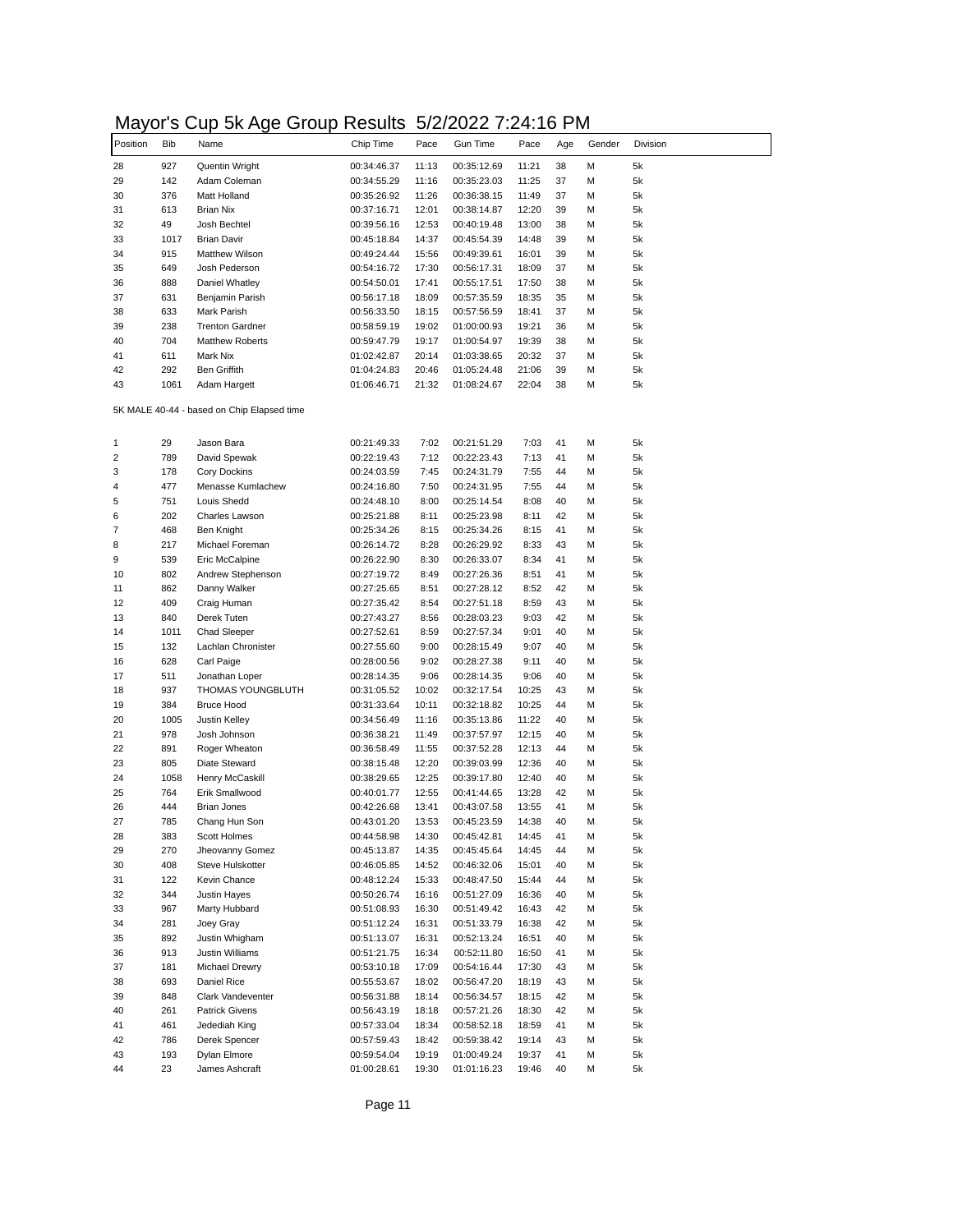|                 |            |                                            | Mayor's Cup 5k Age Group Results 5/2/2022 7:24:23 PM |           |      |          |      |     |        |          |
|-----------------|------------|--------------------------------------------|------------------------------------------------------|-----------|------|----------|------|-----|--------|----------|
| <b>Position</b> | <b>Bib</b> | Name                                       |                                                      | Chip Time | Pace | Gun Time | Pace | Aae | Gender | Division |
|                 |            | 5K MALE 44-49 - based on Chip Elapsed time |                                                      |           |      |          |      |     |        |          |

| 1                                          | 1001 | <b>Tony Garrison</b>           | 00:21:05.24 | 6:48  | 00:21:06.11 | 6:48  | 46 | М | 5k |  |
|--------------------------------------------|------|--------------------------------|-------------|-------|-------------|-------|----|---|----|--|
| $\overline{2}$                             | 356  | Sebastian Hennig               | 00:23:21.42 | 7:32  | 00:23:29.50 | 7:35  | 46 | М | 5k |  |
| 3                                          | 580  | Alan Moore                     | 00:23:23.71 | 7:33  | 00:24:09.07 | 7:47  | 49 | М | 5k |  |
| 4                                          | 159  | Michael Daria                  | 00:24:34.04 | 7:55  | 00:24:51.95 | 8:01  | 48 | М | 5k |  |
| 5                                          | 558  | Chris McVay                    | 00:24:47.88 | 8:00  | 00:24:56.93 | 8:03  | 49 | М | 5k |  |
| 6                                          | 277  | Joe Gosa                       | 00:24:49.38 | 8:00  | 00:24:59.41 | 8:04  | 46 | М | 5k |  |
| 7                                          | 161  | <b>David Davies</b>            | 00:25:25.83 | 8:12  | 00:25:29.03 | 8:13  | 46 | М | 5k |  |
| 8                                          | 907  | <b>Colin Williams</b>          | 00:26:49.40 | 8:39  | 00:26:55.92 | 8:41  | 45 | М | 5k |  |
|                                            |      |                                |             |       |             |       |    | М |    |  |
| 9                                          | 272  | Mauricio Gonzalez              | 00:27:53.65 | 9:00  | 00:28:01.28 | 9:02  | 45 |   | 5k |  |
| 10                                         | 657  | Marco Peinitz                  | 00:27:58.92 | 9:01  | 00:28:19.41 | 9:08  | 46 | М | 5k |  |
| 11                                         | 455  | <b>Robert Kelly</b>            | 00:28:14.86 | 9:06  | 00:28:19.93 | 9:08  | 48 | М | 5k |  |
| 12                                         | 1    | <b>Walt Maddox</b>             | 00:30:02.03 | 9:41  | 00:30:07.91 | 9:43  | 49 | м | 5k |  |
| 13                                         | 424  | Phillip Jackson                | 00:30:17.14 | 9:46  | 00:30:33.93 | 9:51  | 45 | М | 5k |  |
| 14                                         | 445  | Kevin Jones                    | 00:30:21.79 | 9:47  | 00:30:47.22 | 9:56  | 46 | М | 5k |  |
| 15                                         | 314  | <b>Tony Halsey</b>             | 00:32:31.90 | 10:29 | 00:32:50.05 | 10:35 | 46 | М | 5k |  |
| 16                                         | 601  | Chad Nelson                    | 00:34:21.54 | 11:05 | 00:35:27.00 | 11:26 | 47 | М | 5k |  |
| 17                                         | 1000 | Shawn Morrow                   | 00:36:22.24 | 11:44 | 00:36:40.38 | 11:50 | 49 | М | 5k |  |
| 18                                         | 47   | Jamey Beasley                  | 00:36:53.72 | 11:54 | 00:37:15.84 | 12:01 | 45 | М | 5k |  |
| 19                                         | 589  | Jeff Morrison                  | 00:37:34.75 | 12:07 | 00:37:51.63 | 12:13 | 49 | М | 5k |  |
| 20                                         | 603  | <b>Bryce Nelson</b>            | 00:40:09.88 | 12:57 | 00:41:15.20 | 13:18 | 49 | м | 5k |  |
| 21                                         | 662  | <b>Brady Perrigin</b>          | 00:40:11.61 | 12:58 | 00:40:55.81 | 13:12 | 48 | М | 5k |  |
| 22                                         | 598  | <b>Charles Murray</b>          | 00:41:08.88 | 13:16 | 00:41:40.06 | 13:26 | 48 | М | 5k |  |
| 23                                         | 380  | Glenn Holloway                 | 00:41:43.22 | 13:27 | 00:41:56.99 | 13:32 | 47 | М | 5k |  |
| 24                                         | 652  | <b>Tye Peel</b>                | 00:44:04.53 | 14:13 | 00:45:11.85 | 14:35 | 45 | М | 5k |  |
| 25                                         | 45   | jason bearden                  | 00:44:37.92 | 14:24 | 00:45:09.05 | 14:34 | 48 | М | 5k |  |
| 26                                         |      | William Harden                 |             |       |             |       | 46 | М |    |  |
|                                            | 324  |                                | 00:46:38.13 | 15:03 | 00:47:14.00 | 15:14 |    |   | 5k |  |
| 27                                         | 961  | Jason Watson                   | 00:49:18.69 | 15:54 | 00:49:50.96 | 16:05 | 45 | М | 5k |  |
| 28                                         | 957  | Matt Feller                    | 00:53:34.01 | 17:17 | 00:54:10.82 | 17:28 | 46 | м | 5k |  |
| 29                                         | 835  | Nhu Tran                       | 00:53:49.37 | 17:22 | 00:54:58.06 | 17:44 | 49 | М | 5k |  |
| 30                                         | 679  | Daniel Rainey                  | 00:54:23.67 | 17:33 | 00:56:26.62 | 18:12 | 47 | М | 5k |  |
| 31                                         | 300  | <b>Chris Gunter</b>            | 00:55:21.04 | 17:51 | 00:55:44.05 | 17:59 | 46 | М | 5k |  |
| 32                                         | 198  | <b>DUANE ESLER</b>             | 00:56:42.79 | 18:17 | 00:57:52.16 | 18:40 | 49 | М | 5k |  |
| 33                                         | 513  | Joel Loudon                    | 00:57:30.54 | 18:33 | 00:58:52.20 | 18:59 | 49 | М | 5k |  |
| 34                                         | 78   | Chris Brakefield               | 00:59:05.26 | 19:04 | 01:00:51.18 | 19:38 | 47 | М | 5k |  |
| 5K MALE 50-54 - based on Chip Elapsed time |      |                                |             |       |             |       |    |   |    |  |
| 1                                          | 997  | Robert Laird                   | 00:20:07.99 | 6:29  | 00:20:08.64 | 6:30  | 52 | М | 5k |  |
| 2                                          | 650  | Darien Pedota                  | 00:20:14.36 | 6:32  | 00:20:15.00 | 6:32  | 50 | М | 5k |  |
| 3                                          | 153  | Hans Crouse                    | 00:22:02.62 | 7:06  | 00:22:05.89 | 7:07  | 50 | М | 5k |  |
| 4                                          | 854  | Drew Wade                      | 00:23:18.17 | 7:31  | 00:23:23.19 | 7:33  | 50 | М | 5k |  |
| 5                                          | 622  | <b>Emmett Lodree</b>           | 00:24:19.49 | 7:51  | 00:24:25.29 | 7:53  | 50 | М | 5k |  |
|                                            |      |                                |             |       |             |       | 53 | М |    |  |
| 6                                          | 104  | Deron Cameron<br>Michael Johns | 00:25:25.81 | 8:12  | 00:26:07.65 | 8:25  |    |   | 5k |  |
| 7                                          | 430  |                                | 00:26:07.00 | 8:25  | 00:26:12.80 | 8:27  | 50 | М | 5k |  |
| 8                                          | 330  | Coleman Harmon                 | 00:27:41.24 | 8:56  | 00:27:49.81 | 8:58  | 54 | М | 5k |  |
| 9                                          | 949  | Michael Osborn                 | 00:27:47.83 | 8:58  | 00:28:03.70 | 9:03  | 53 | М | 5k |  |
| 10                                         | 222  | Mickey Fox                     | 00:28:18.38 | 9:08  | 00:28:27.39 | 9:11  | 50 | М | 5k |  |
| 11                                         | 682  | <b>DONNIE RAY</b>              | 00:29:14.26 | 9:26  | 00:29:48.30 | 9:37  | 51 | м | 5k |  |
| 12                                         | 968  | Jose Hernandez                 | 00:30:08.58 | 9:43  | 00:30:25.59 | 9:49  | 52 | М | 5k |  |
| 13                                         | 916  | Christopher Williamson         | 00:33:12.78 | 10:43 | 00:33:45.74 | 10:53 | 52 | М | 5k |  |
| 14                                         | 739  | D Scott                        | 00:33:38.66 | 10:51 | 00:33:56.19 | 10:57 | 51 | М | 5k |  |
| 15                                         | 933  | jeffrey yeager                 | 00:33:52.90 | 10:55 | 00:33:52.90 | 10:55 | 54 | М | 5k |  |
| 16                                         | 515  | <b>Bart Lyle</b>               | 00:37:46.80 | 12:11 | 00:38:34.19 | 12:26 | 53 | М | 5k |  |
| 17                                         | 1026 | Ray Breeding                   | 00:40:58.51 | 13:13 | 00:41:25.96 | 13:22 | 52 | М | 5k |  |
| 18                                         | 713  | RODERICK ROLLINS               | 00:44:31.80 | 14:22 | 00:44:31.80 | 14:22 | 50 | М | 5k |  |
| 19                                         | 774  | Gary Smith                     | 00:44:51.49 | 14:28 | 00:45:48.55 | 14:46 | 50 | М | 5k |  |
| 20                                         | 501  | Ron Lett                       | 00:47:09.22 | 15:13 | 00:47:35.60 | 15:21 | 53 | М | 5k |  |
| 21                                         | 641  | <b>Brian Pate</b>              | 00:47:27.89 | 15:18 | 00:49:06.90 | 15:50 | 53 | М | 5k |  |
|                                            | 896  |                                | 00:55:54.16 |       |             |       |    |   |    |  |
| 22                                         |      | Gregory White                  |             | 18:02 | 00:56:46.31 | 18:19 | 51 | М | 5k |  |
| 23                                         | 865  | Frank Walls Jr                 | 00:56:02.75 | 18:05 | 00:56:35.23 | 18:15 | 54 | М | 5k |  |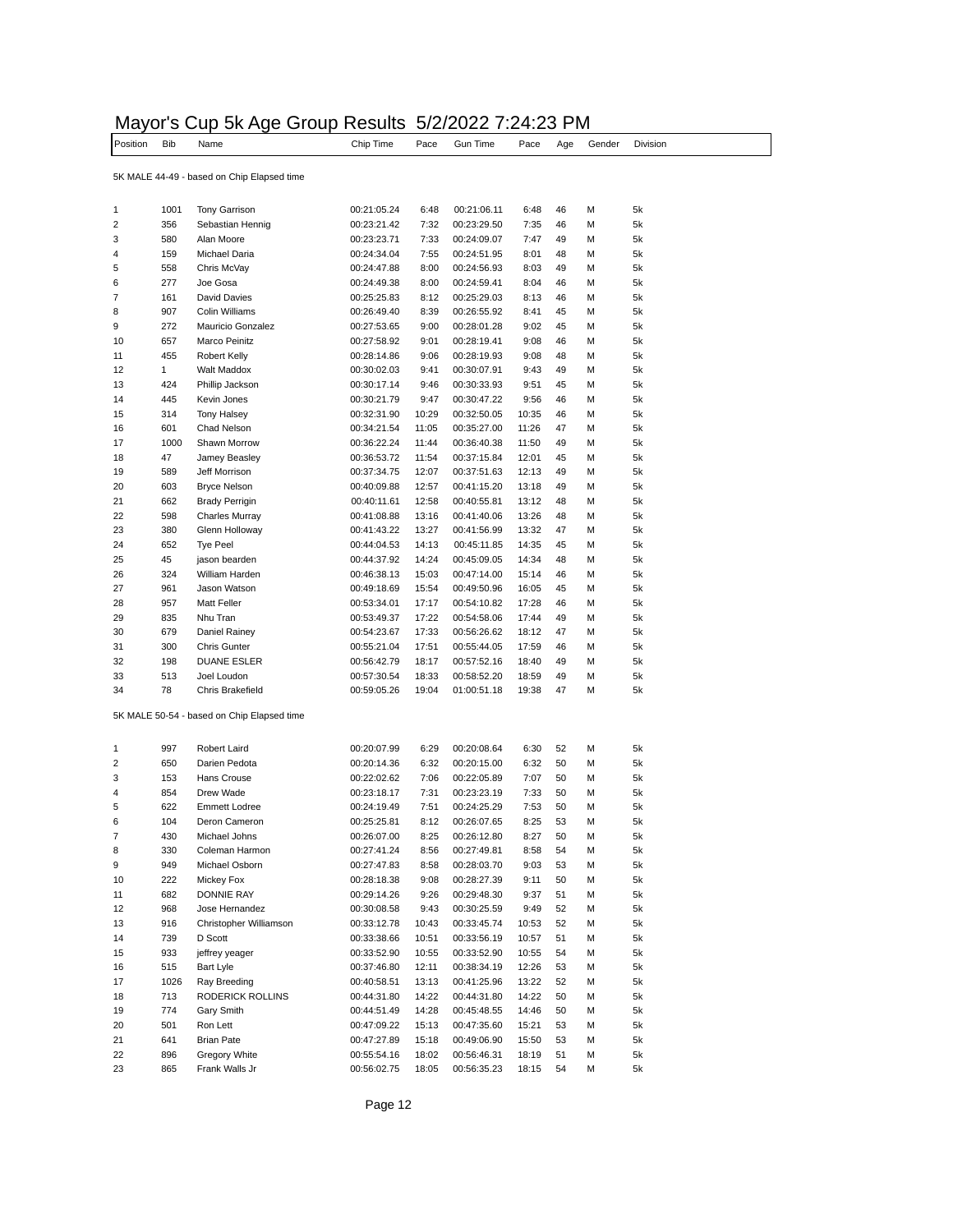| Mayor's Cup 5k Age Group Results 5/2/2022 7:24:29 PM |  |
|------------------------------------------------------|--|
|------------------------------------------------------|--|

| ivici y<br>Position     | ט וט<br><b>Bib</b> | <b>Oup on rige Order</b><br>Name           | noodito<br>Chip Time | Pace  | JI LI LULL I .L<br>Gun Time | ┱.∠<br>Pace | Age | 1 V I<br>Gender | Division |
|-------------------------|--------------------|--------------------------------------------|----------------------|-------|-----------------------------|-------------|-----|-----------------|----------|
| 24                      | 242                | <b>Barkley Garrett</b>                     | 01:17:47.92          | 25:05 | 01:18:39.61                 | 25:22       | 54  | М               | 5k       |
|                         |                    |                                            |                      |       |                             |             |     |                 |          |
|                         |                    | 5K MALE 54-59 - based on Chip Elapsed time |                      |       |                             |             |     |                 |          |
| 1                       | 1008               | Luke Niiler                                | 00:21:23.42          | 6:54  | 00:21:24.65                 | 6:54        | 55  | М               | 5k       |
| 2                       | 559                | <b>Roy Meeks</b>                           | 00:23:05.03          | 7:27  | 00:23:06.31                 | 7:27        | 55  | М               | 5k       |
| 3                       | 1004               | Randy Charles                              | 00:25:32.26          | 8:14  | 00:25:36.02                 | 8:15        | 55  | М               | 5k       |
| 4                       | 660                | Anthony Perkins                            | 00:29:00.46          | 9:21  | 00:29:30.06                 | 9:31        | 55  | М               | 5k       |
| 5                       | 926                | Wayne Wright                               | 00:32:22.23          | 10:26 | 00:32:48.36                 | 10:35       | 57  | М               | 5k       |
|                         |                    |                                            |                      |       |                             |             |     |                 |          |
| 6                       | 1003               | <b>Rusty Smithson</b>                      | 00:33:09.50          | 10:42 | 00:33:19.24                 | 10:45       | 58  | М               | 5k       |
| 7                       | 33                 | <b>BRIAN BARNETT</b>                       | 00:33:40.27          | 10:52 | 00:34:25.94                 | 11:06       | 56  | М               | 5k       |
| 8                       | 702                | <b>OCTAVE ROBERTS</b>                      | 00:35:37.58          | 11:29 | 00:36:09.25                 | 11:40       | 55  | М               | 5k       |
| 9                       | 372                | Darrell Hobson                             | 00:36:08.54          | 11:39 | 00:36:41.51                 | 11:50       | 58  | М               | 5k       |
| 10                      | 493                | David Lea                                  | 00:36:33.07          | 11:47 | 00:37:12.51                 | 12:00       | 55  | М               | 5k       |
| 11                      | 767                | Vince Smallwood                            | 00:37:37.25          | 12:08 | 00:38:33.73                 | 12:26       | 55  | М               | 5k       |
| 12                      | 533                | Ronald Martel                              | 00:39:00.59          | 12:35 | 00:39:59.25                 | 12:54       | 56  | М               | 5k       |
| 13                      | 964                | John Harpole                               | 00:46:11.29          | 14:54 | 00:46:31.08                 | 15:00       | 55  | М               | 5k       |
| 14                      | 561                | Michael Mello                              | 00:56:20.92          | 18:10 | 00:56:58.67                 | 18:23       | 55  | М               | 5k       |
| 15                      | 87                 | <b>VINCENT BROWN</b>                       | 01:02:53.62          | 20:17 | 01:04:06.56                 | 20:41       | 59  | М               | 5k       |
| 16                      | 246                | Greg Gatti                                 | 01:04:24.53          | 20:46 | 01:05:19.82                 | 21:04       | 56  | М               | 5k       |
|                         |                    |                                            |                      |       |                             |             |     |                 |          |
|                         |                    | 5K MALE 60-64 - based on Chip Elapsed time |                      |       |                             |             |     |                 |          |
| 1                       | 552                | Timothy McLaughlin                         | 00:26:03.52          | 8:24  | 00:26:17.55                 | 8:29        | 63  | М               | 5k       |
| $\overline{\mathbf{c}}$ | 116                | <b>Gunars Cazers</b>                       | 00:27:34.48          | 8:54  | 00:27:50.50                 | 8:59        | 60  | М               | 5k       |
| 3                       | 309                | Thomas Hall                                | 00:29:20.33          | 9:28  | 00:29:29.29                 | 9:31        | 62  | М               | 5k       |
| 4                       | 467                | Tony Knight                                | 00:30:27.94          | 9:49  | 00:30:49.06                 | 9:56        | 63  | М               | 5k       |
|                         |                    |                                            | 00:30:59.24          |       |                             |             | 64  | М               |          |
| 5                       | 787                | <b>CURTIS SPENCER</b>                      |                      | 10:00 | 00:31:05.90                 | 10:02       |     |                 | 5k       |
| 6                       | 549                | James McKelvey                             | 00:31:57.60          | 10:18 | 00:32:04.79                 | 10:21       | 60  | М               | 5k       |
| 7                       | 922                | Clay Womble                                | 00:42:51.82          | 13:49 | 00:43:34.97                 | 14:03       | 60  | М               | 5k       |
| 8                       | 871                | Fitzgerald Washington                      | 00:45:15.30          | 14:36 | 00:45:46.73                 | 14:46       | 61  | М               | 5k       |
| 9                       | 1063               | F Desch                                    | 00:52:45.66          | 17:01 | 00:53:52.09                 | 17:23       | 62  | М               | 5k       |
| 10                      | 781                | Porfirio Solorzano                         | 00:54:31.88          | 17:35 | 00:55:18.95                 | 17:50       | 63  | М               | 5k       |
| 11                      | 40                 | Dave Bauer                                 | 00:54:56.30          | 17:43 | 00:55:34.99                 | 17:55       | 63  | М               | 5k       |
| 12                      | 18                 | <b>Cliff Anderson</b>                      | 00:56:31.13          | 18:14 | 00:57:23.96                 | 18:31       | 60  | М               | 5k       |
| 13                      | 756                | <b>Brian Short</b>                         | 00:57:03.68          | 18:24 | 00:57:27.50                 | 18:32       | 60  | М               | 5k       |
| 14                      | 252                | <b>Asberry Giles</b>                       | 00:57:03.89          | 18:24 | 00:57:27.40                 | 18:32       | 63  | М               | 5k       |
| 15                      | 568                | Randy Milligan                             | 00:59:01.90          | 19:02 | 01:00:35.73                 | 19:33       | 62  | М               | 5k       |
| 16                      | 180                | Steve Dorrough                             | 01:04:37.60          | 20:51 | 01:05:43.11                 | 21:12       | 64  | М               | 5k       |
|                         |                    | 5K MALE 64-69 - based on Chip Elapsed time |                      |       |                             |             |     |                 |          |
|                         |                    |                                            |                      |       |                             |             |     |                 |          |
| 1                       | 485                | Dale Landefeld                             | 00:26:04.16          | 8:25  | 00:26:09.91                 | 8:26        | 66  | М               | 5k       |
| $\overline{\mathbf{c}}$ | 544                | Downey McGee                               | 00:27:47.42          | 8:58  | 00:27:52.94                 | 8:59        | 68  | М               | 5k       |
| 3                       | 127                | Jim Chesnutt                               | 00:27:56.91          | 9:01  | 00:28:05.71                 | 9:04        | 66  | М               | 5k       |
| 4                       | 678                | Ron Lee                                    | 00:31:45.59          | 10:15 | 00:32:12.99                 | 10:23       | 65  | М               | 5k       |
| 5                       | 763                | Jack Smalley                               | 00:36:01.04          | 11:37 | 00:36:46.43                 | 11:52       | 66  | М               | 5k       |
| 6                       | 1020               | Woodrow Williams                           | 00:48:47.85          | 15:44 | 00:49:11.10                 | 15:52       | 66  | М               | 5k       |
|                         |                    | 5K MALE 70+ - based on Chip Elapsed time   |                      |       |                             |             |     |                 |          |
|                         |                    |                                            |                      |       |                             |             |     |                 |          |
| 1                       | 1059               | Jose Sllva                                 | 00:21:29.31          | 6:56  | 00:21:34.42                 | 6:57        | 081 | М               | 5k       |
| $\overline{\mathbf{c}}$ | 950                | Jeffery Wyatt                              | 00:29:19.03          | 9:27  | 00:29:40.95                 | 9:34        | 70  | М               | 5k       |
| 3                       | 777                | <b>Richard Snow</b>                        | 00:29:52.05          | 9:38  | 00:30:02.84                 | 9:41        | 75  | М               | 5k       |
| 4                       | 1014               | <b>Thomas Kitchens</b>                     | 00:33:03.82          | 10:40 | 00:33:16.04                 | 10:44       | 72  | М               | 5k       |
| 5                       | 498                | Nathan Lemmon                              | 00:33:25.17          | 10:47 | 00:33:32.27                 | 10:49       | 73  | М               | 5k       |
| 6                       | 526                | Lee Major                                  | 00:40:04.08          | 12:55 | 00:40:13.68                 | 12:58       | 75  | М               | 5k       |
| 7                       | 508                | ROBERT LIPMAN                              | 00:41:05.40          | 13:15 | 00:41:35.58                 | 13:25       | 79  | М               | 5k       |
| 8                       | 825                | Crosby Thomley                             | 00:42:28.09          | 13:42 | 00:42:58.39                 | 13:52       | 70  | М               | 5k       |
| 9                       | 837                | wayne trimm                                | 00:44:52.87          | 14:28 | 00:44:52.87                 | 14:28       | 75  | М               | 5k       |
| 10                      | 208                | <b>Rick Feller</b>                         | 00:53:33.61          | 17:16 | 00:54:10.90                 | 17:28       | 73  | М               | 5k       |
| 11                      | 482                | Steve Lamon                                | 00:55:02.44          | 17:45 | 00:55:51.30                 | 18:01       | 70  | М               | 5k       |
|                         |                    |                                            |                      |       |                             |             |     |                 |          |
| 12                      | 333                | George Harris                              | 00:57:11.20          | 18:27 | 00:58:13.05                 | 18:47       | 74  | М               | 5k       |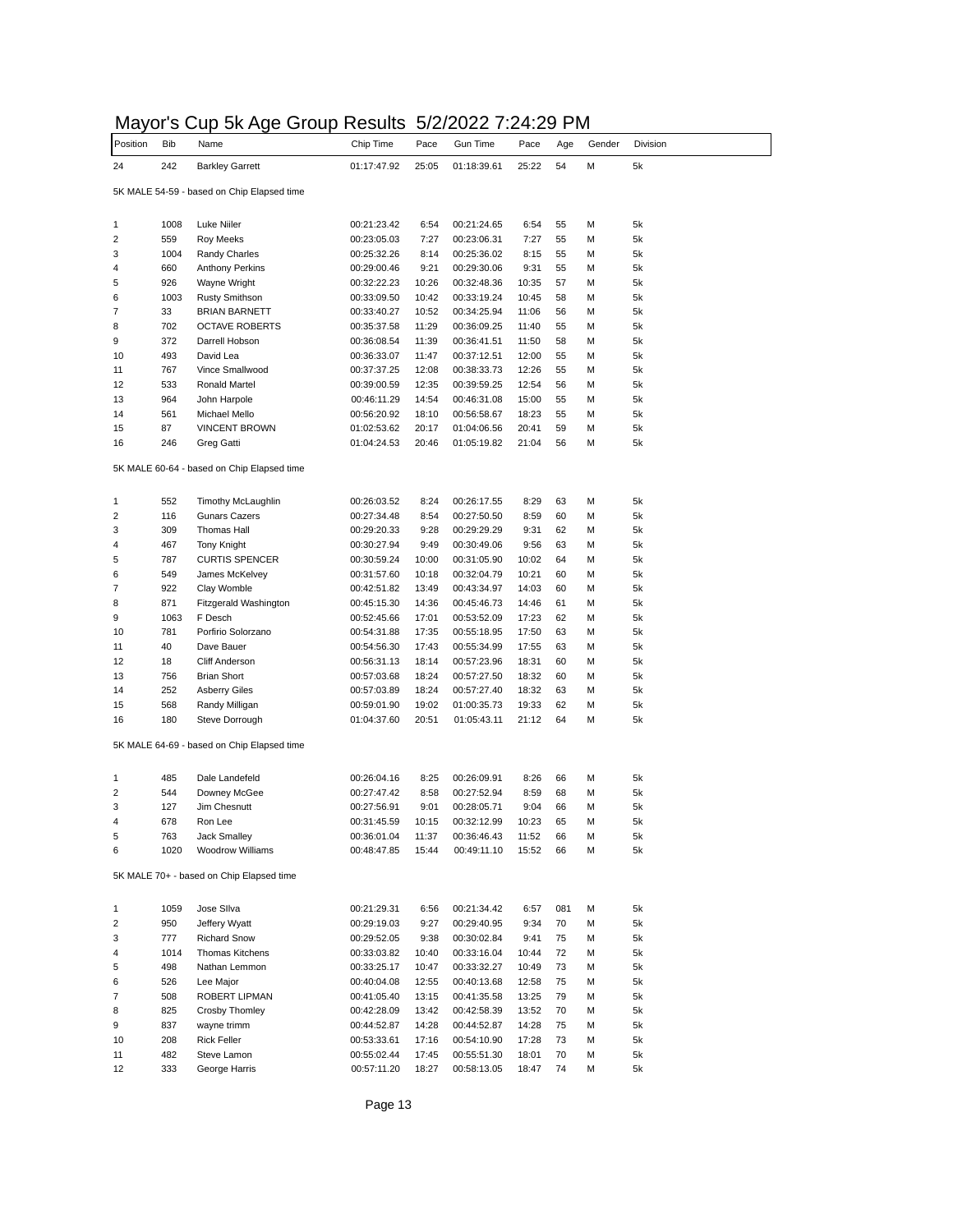# Mayor's Cup 5k Age Group Results 5/2/2022 7:24:35 PM<br>Position Bib Name Chip Time Pace Gun Time Pace Age G

Name **Name** Chip Time Pace Gun Time Pace Age Gender Division